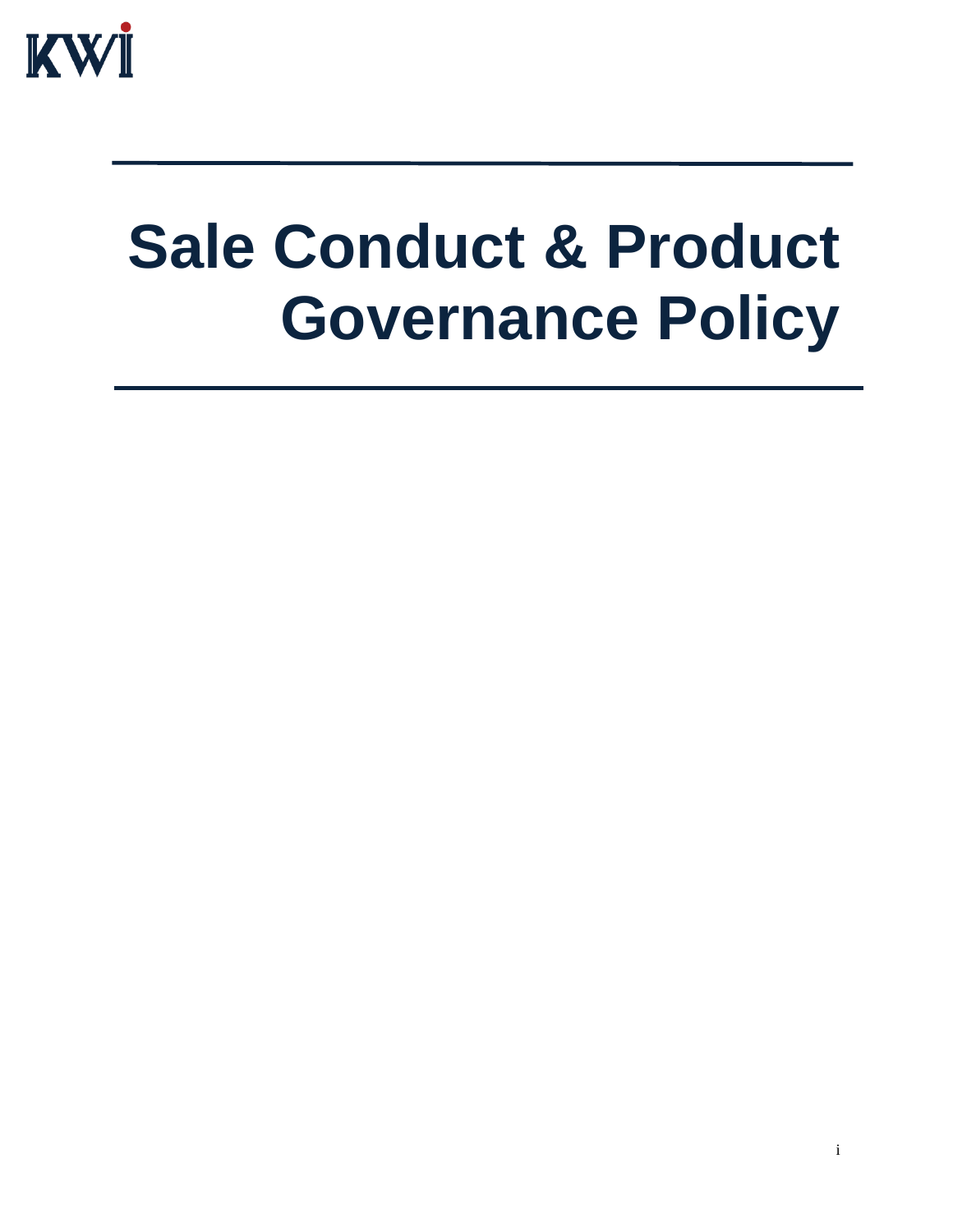# KWİ

# **Contents**

| 1. Organization structure, Roles of Board of Director and duty of Executives  2 |  |  |  |  |  |
|---------------------------------------------------------------------------------|--|--|--|--|--|
|                                                                                 |  |  |  |  |  |
|                                                                                 |  |  |  |  |  |
|                                                                                 |  |  |  |  |  |
|                                                                                 |  |  |  |  |  |
|                                                                                 |  |  |  |  |  |
|                                                                                 |  |  |  |  |  |
|                                                                                 |  |  |  |  |  |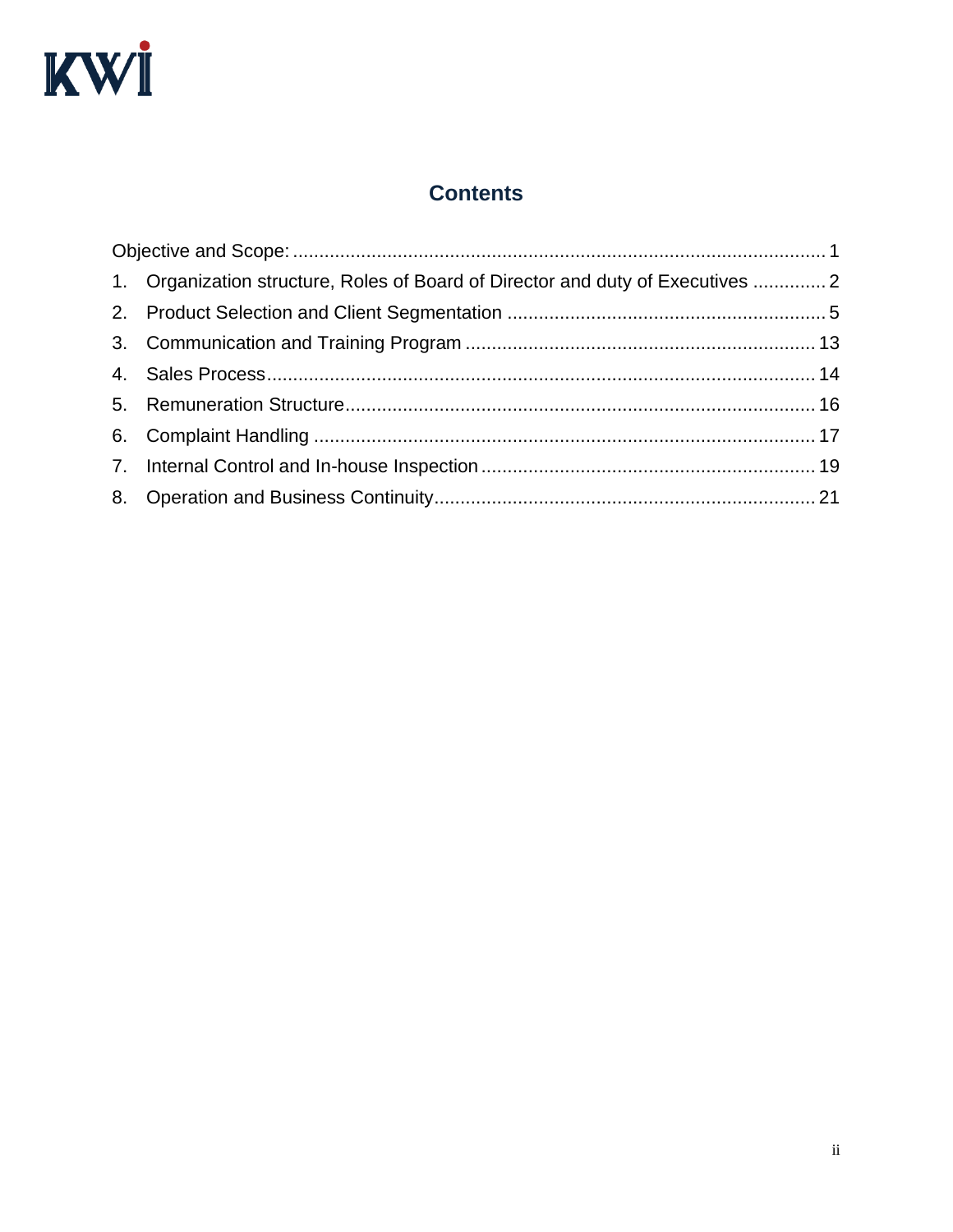

# <span id="page-2-0"></span>**Objective and Scope:**

According to the SEC notification Nor Por 1/2560 re: guidelines of sales conduct on mutual fund product in capital market and fixed income instrument, it is required asset management company to have management structure, policy, procedure to support the communication and service provide to clients. The objective of this notification is to focus on the clients' interest or "fair dealing". Therefore, King Wai Asset Management (Asia) Company Limited (KWIAM) must response for the sale process and the practice of salesperson. This policy has the purpose to achieve six targets as follow:

- 1. To ensure that the KWIAM focus on the fair dealing rules as the core of organization culture.
- 2. The products and service have been selected and design to suit for the need of targeted clients.
- 3. The clients receive proper information from salesperson.
- 4. The clients receive good advice and offer the appropriate product in regard with the situation of the clients.
- 5. The clients receive product and service as their expectation.
- 6. The clients do not face any inconvenience experience after buying or selling the product including filing complain and claim for the damages from the service of the KWIAM.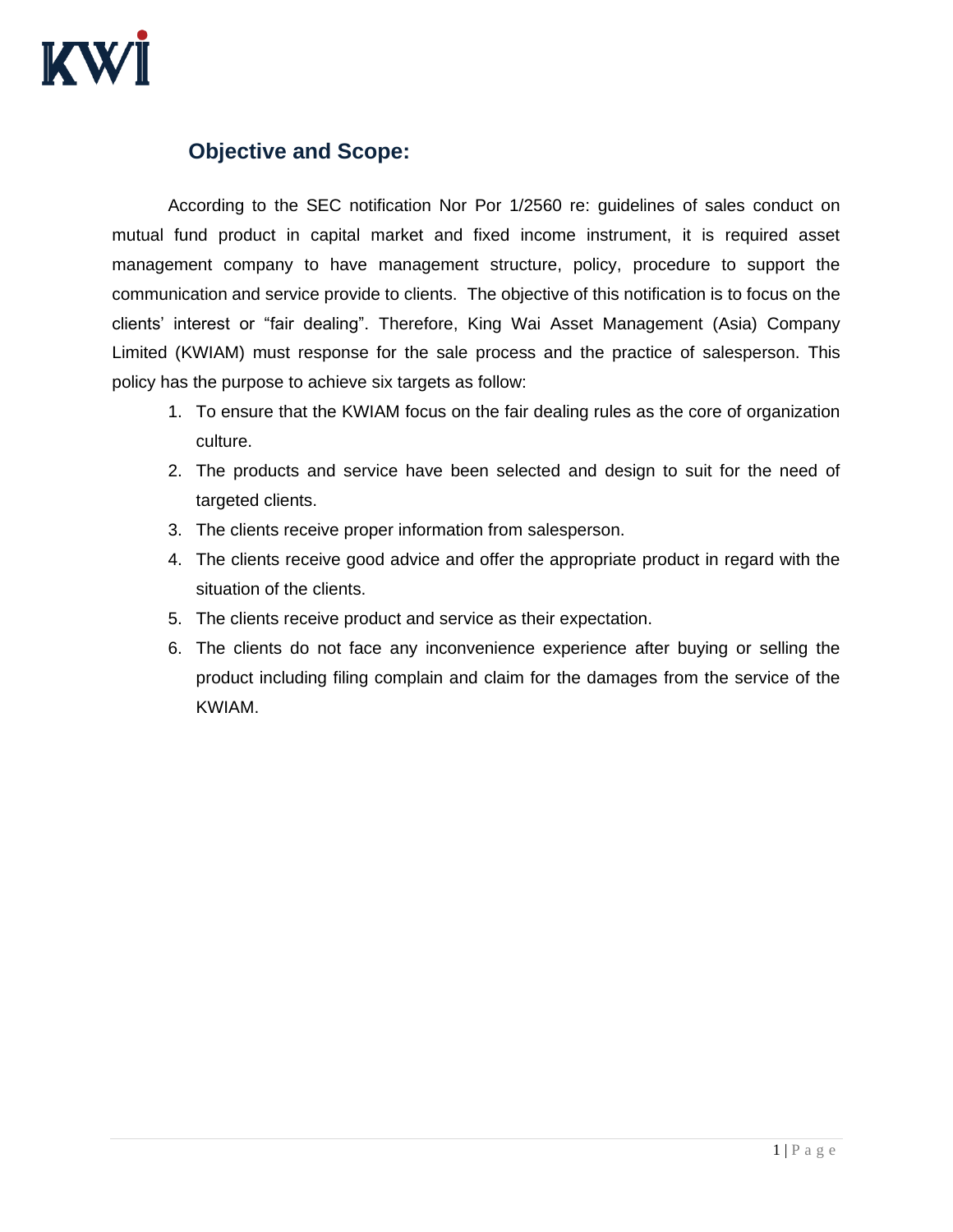

# <span id="page-3-0"></span>**1. Organization structure, Roles of Board of Director and duty of Executives**

King Wai Asset Management (Asia) Company Limited (KWIAM) has organization structure that reflects the segregation of duties. KWIAM must conform to the fiduciary duties and good corporate governance with objectives to have a fair dealing culture by managing the investment for the clients with honesty, due care and with the interest of clients prior to the interest of its own.



# **King Wai Asset Management (Asia)**

To achieve the above-mentioned objectives, the following requirements must be complied with:

1. There must be an organizational chart demonstrating units and lines of command. For personnel in the organization to be informed of and understand the structure, roles, duties and responsibilities of each unit in the organization. In this regard, units must be arranged in accordance with such organizational chart;

2. There must be a job description explaining duties and responsibilities of each unit and position;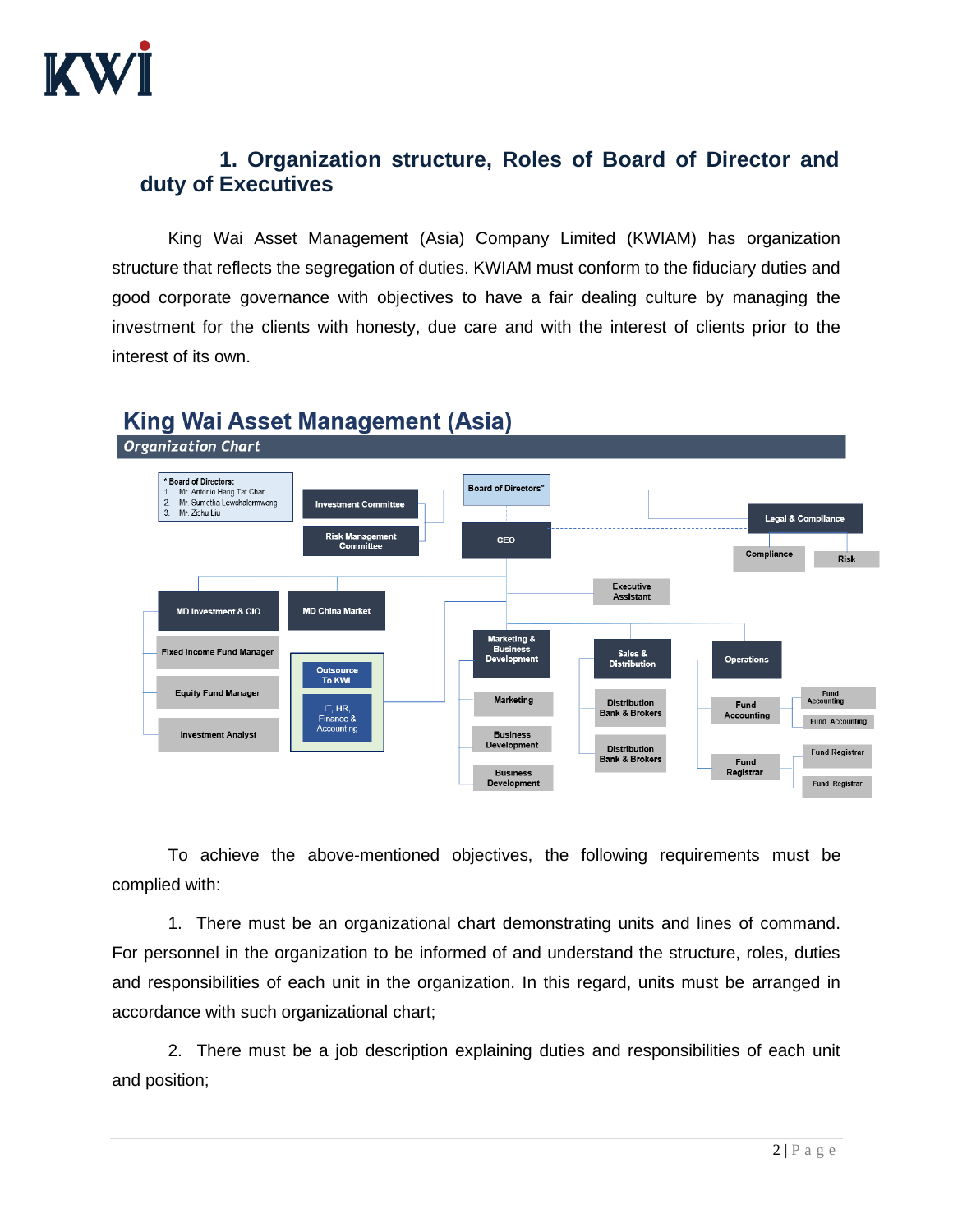

3. There must be a clear segregation between the unit with investment management function and the unit with back-office supporting function for instance, the structure of unit which deals with customer or submitting trading orders (front-office function) must be clearly separated from the unit which has duties in calculating net asset value of fund or securities-clearing (back-office function) including the segregation of reporting line of the personal in the segregated units and there must be a person responsible for risk management;

4. There must be an establishment of a compliance unit to supervise and monitor the operation that is independent from the management and other units;

5. Operation conducted with concern to and to protect the best interests of clients must be encouraged, taking into account the following principles:

- (a) Duty of Loyalty:
	- 1) KWIAM must manage the investment in the best interest of the clients which must have priority over the interest of its own e.g. management of investment in accordance with the objective, investment policy and client's expectation by employing knowledge and ability as a professional under different situation, being independent in making investment decision and having diversified investment in order to reduce investment risk, etc;
	- 2) KWIAM must treat all clients fairly and refrain from taking any action that may cause the conflict of interest except where a transaction is executed having received consent from the client or it is carried out in accordance with the rules prescribed under the law. KWIAM must also adequately disclose the related facts to client when requesting for consent to execute a transaction and such transaction must be fair to the client under that particular situation;

(b) Duty of Care:

KWIAM must observe the duty of care in its practice of investment management. It must employ knowledge, ability and skills as a profession in management of investment under different situation, for instance:

- 1) Employment of personnel who have suitable knowledge and ability for duty.
- 2) Disclosure of information that is necessary for making investment decision to the client including investment risk, fees or expenses, conflict of interest and other encumbrance. Where there is a disclosure of the investment portfolio, it must be disclosed to all investors equally;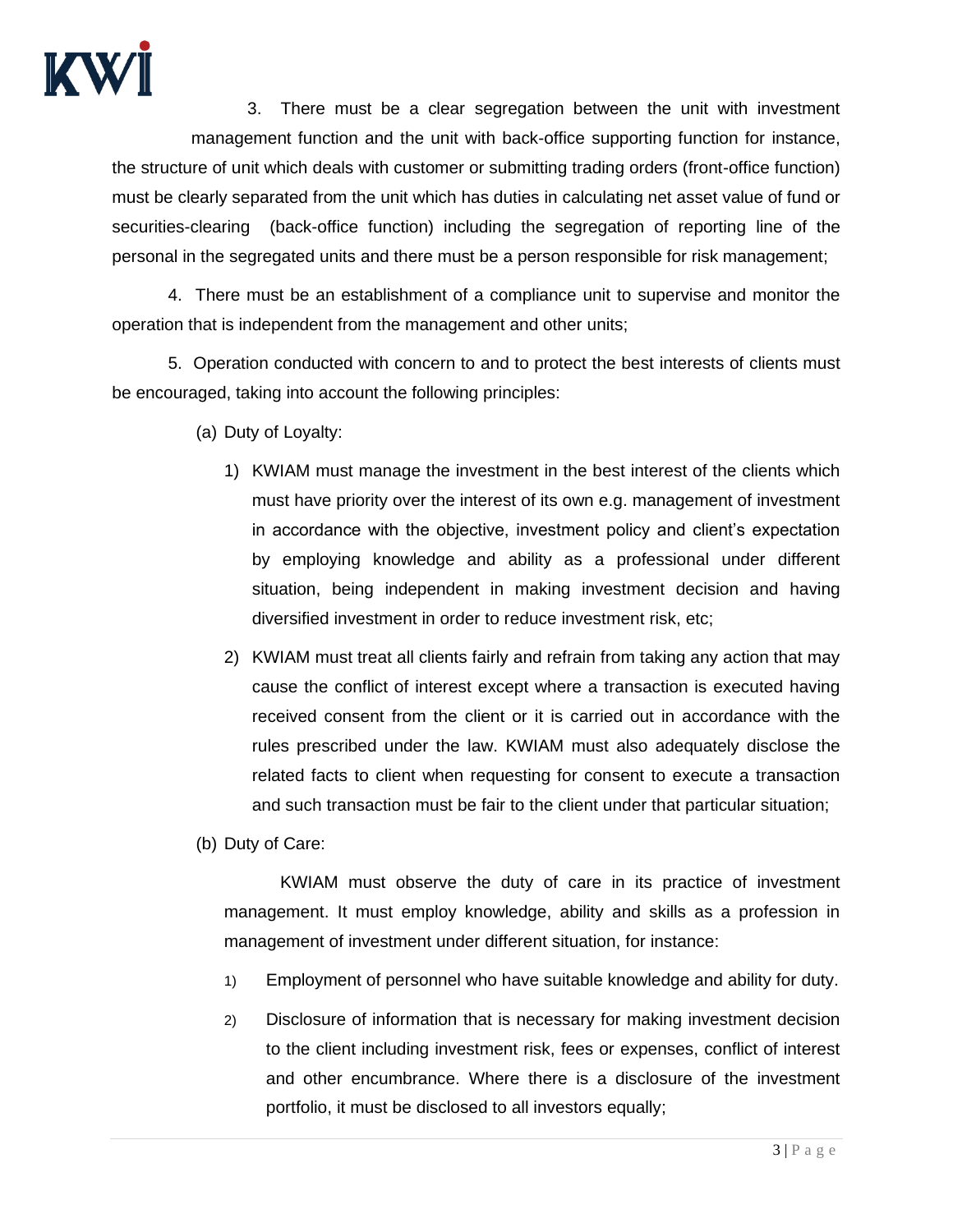

- 3) Use adequate and reliable information, documents or referenced evidence in making investment decision;
- 4) Potential investment risks are managed when making investment decision. The investment must be done reasonably and appropriate to the fund at a particular time;
- 5) Investment in financial instruments/ contracts which are legal under the concerned laws;
- 6) All expenses chargeable to the fund must serve for purpose of fund operation;
- 7) Every delegate that has been delegated by KWIAM to operate on its behalf must be supervised except for juristic persons holding a license to undertake securities business in the category of brokerage, dealing or underwriting of investment units (LBDU);

6. The acceptance of client and the execution of transaction for client to prevent the use of fund management business as a vehicle for money laundering provided that the policy on such matter is in accordance with the notification prescribed by the Office Re: Measures on Prevention of Money Laundering and Terrorist Financing in Securities;

7. The prevention of conflict of interest in the fund management which are proprietary trading, affiliated transaction, soft commission and staff dealing;

In this regard, the high-level management must arrange for a procedure in notifying and acknowledging the related personnel of the policies and the practices as well as a procedure for continuous and regular monitoring and amending of the policy.

- Communicate with related person to be aware of fair dealing culture and the importance of compliance inspection including understanding of the policy and guideline;
- Assign the heads of business units to monitor and control the staff under their supervision to comply with the policy and guideline; and
- Board of Directors and high-level management follow up the course of the actions from compliance report and customers' complaint report which report by Compliance.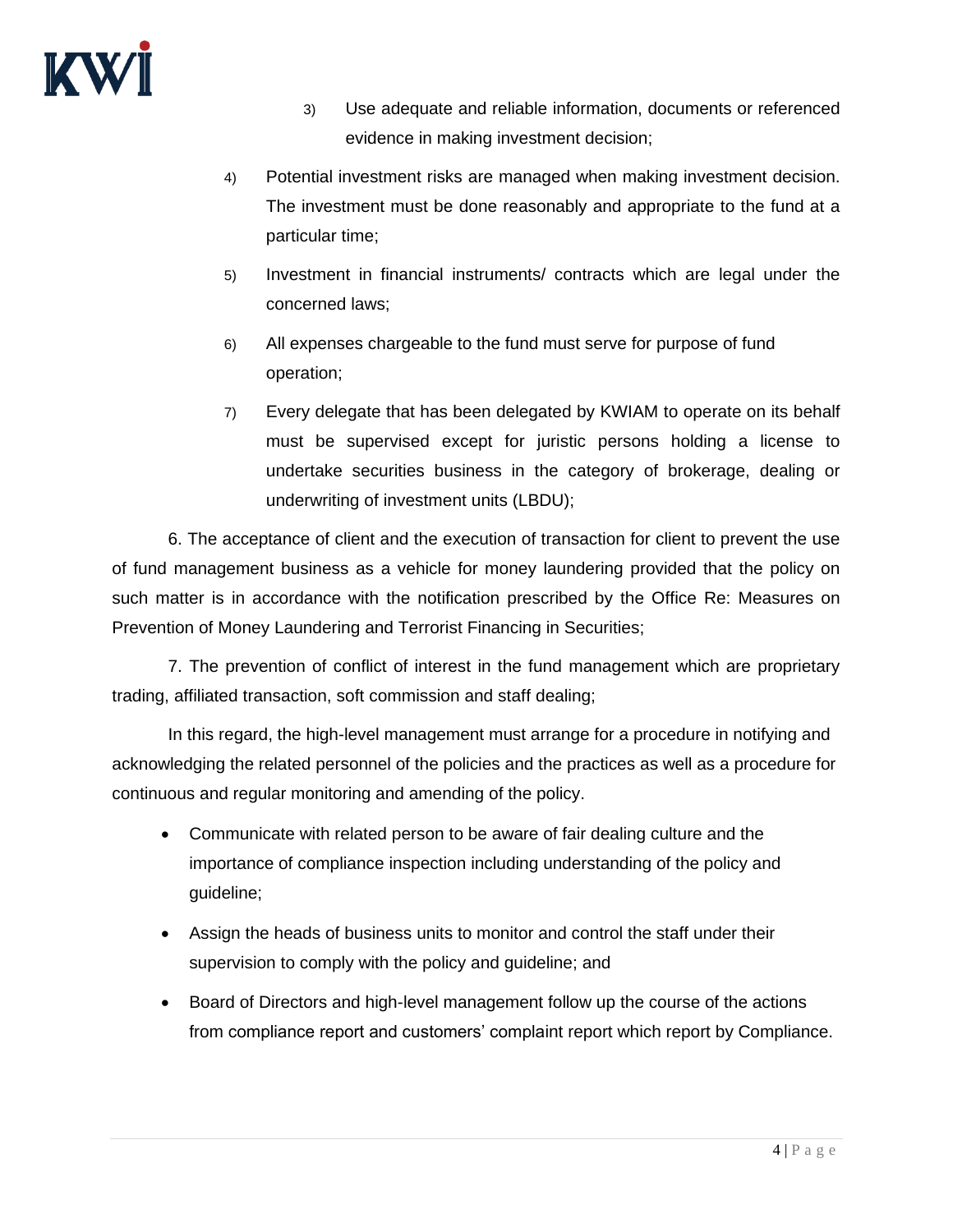

# <span id="page-6-0"></span>**2. Product Selection and Client Segmentation**

The management company shall have an appropriate process of the product development which covers identifying target market for the products to be issued and offered for sale, designing products to ensure that the preferences and the interests of investors are taken into account when the products are being designed, and testing the products before issuing and offering. This is to enable the management company to profoundly understand the features and risks of the mutual fund before offering and to ensure that the target market will be offered the product that meets their preferences.

The management company shall also have a particular way of monitoring the performance of products to ensure that it is still suitable for the target market.

The scope is for products which are mutual funds for retail sale; and locally managed by King Wai Asset Management (Asia) Company Limited ("KWIAM").

# **The management company must proceed with following matters:**

# **1. Identification of target market**

- 1.1 Identifying the target market in which the mutual fund will be offered by taking into consideration the characteristics of investors, preferences, and investment objectives. In this regard, the management company may use other sources of information for its consideration such as the distributors and/or study/ research in order to efficiently identify the target market.
- 1.2 Determining factors or conditions to identify the clear target market, for instance, type of investors,<sup>1</sup> investors' risk tolerance level, financial status, financial restrictions or conditions of investors (e.g. liquidity requirement or the length of investment), age of investors, investment experience, level of knowledge of the mutual fund etc.
- 1.3 Identifying distinctly types of investors who are not suitable for investment in the issued and offered mutual fund in order for the management company, the distributor, as well as investors to be aware of and take into consideration before making offer for sale or investing in such mutual fund.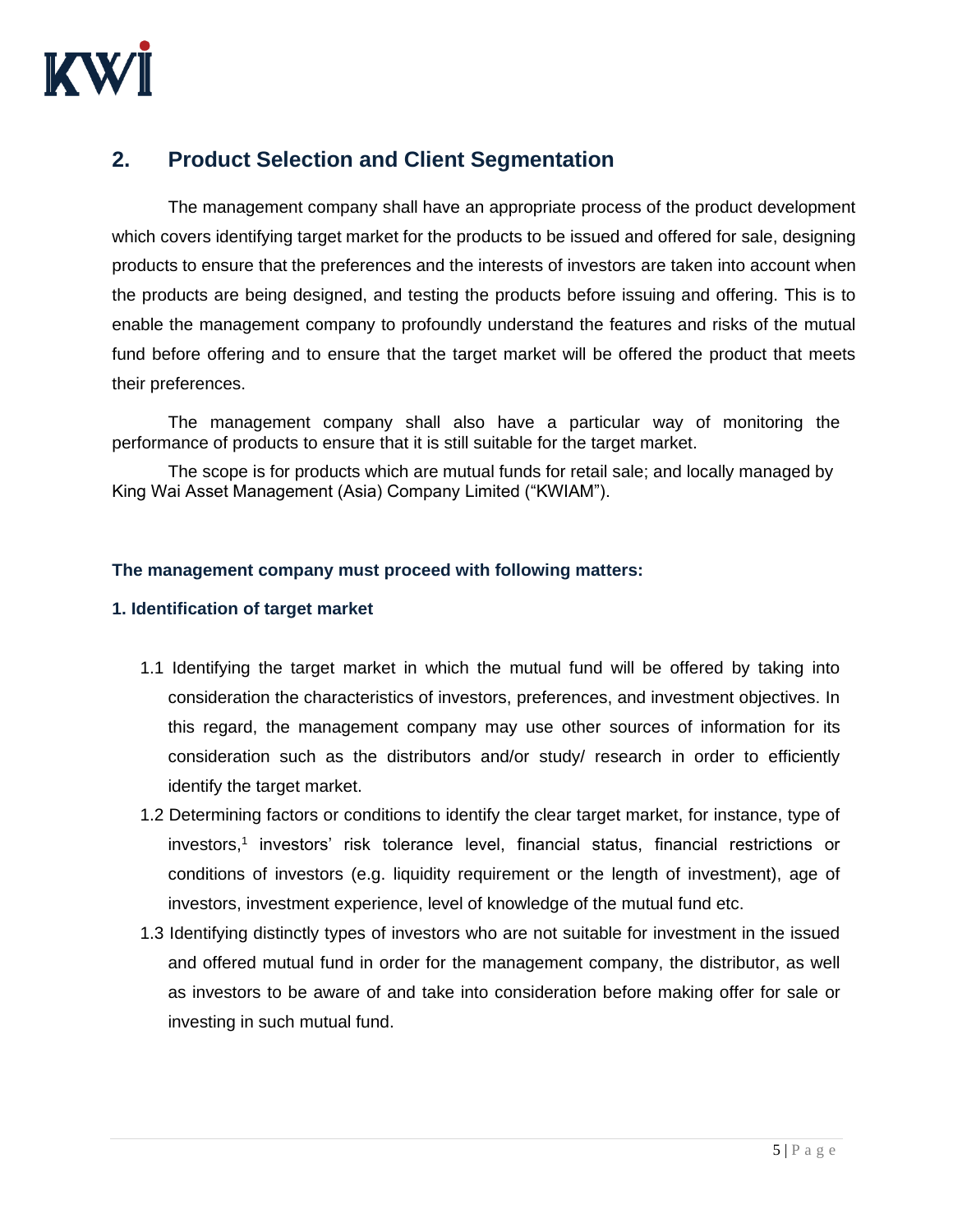

# **2. Mutual fund product design**

- 2.1 Determining relevant business units to engage in the process of designing a mutual fund product as well as having the compliance unit to participate in the process of designing
- 2.2 Having a process of designing a mutual fund product to make certain that the said mutual fund has been designed by taking into consideration interests and preferences of the target market. Having appropriate measures to prevent and manage conflict of interest in order to avoid investors making losses from investing in mutual funds.<sup>2</sup> Keeping evidentiary documentations concerning the issuance of the mutual fund available for inspection.
- 2.3 Taking into consideration, in the process of designing a mutual fund product, harmonization and suitability between the mutual fund and the target market in terms of policies, features, returns, risks, conditions of payment for the returns, reasonableness of the rates of the management company's management fees and related fees to be charged to the purchasers or the unitholders, $3$  transparency and distinguishing feature of the fee structure as to whether investors can easily understand. To be able to design the mutual fund product more efficiently, the management company may take into account other sources of information, for example, feedbacks from investors and related parties (e.g. distributors and salespersons) and the previous complaints, when designing a mutual fund product.
- 2.4 Identifying whether or not the mutual fund is considered risky/complex fund in order to be taken into account in determining a strategy for making offer for sale of investment units to be in line with the features of the mutual fund.

# **3. Mutual fund product testing**

Conducting the mutual fund product testing before making an offer for sale of the investment units, under several possible scenarios (for example, any event that affects price or the liquidity of the assets, any crisis that affects overall market) in order to enable the management company to understand the mutual fund's performance under such scenarios, to be able to identify entirely the factors or conditions that affect the returns and risks of the mutual fund, and to be able to decide whether the said mutual fund's returns and risks are still suitable for and fair to the target market.<sup>4</sup> In case the mutual fund is found inappropriate, improvement is required by means of determining distinct form and a clear method to evaluate the appropriateness. The management company may, for example, implement a risk assessment tool<sup>5</sup> and risk tolerance tool.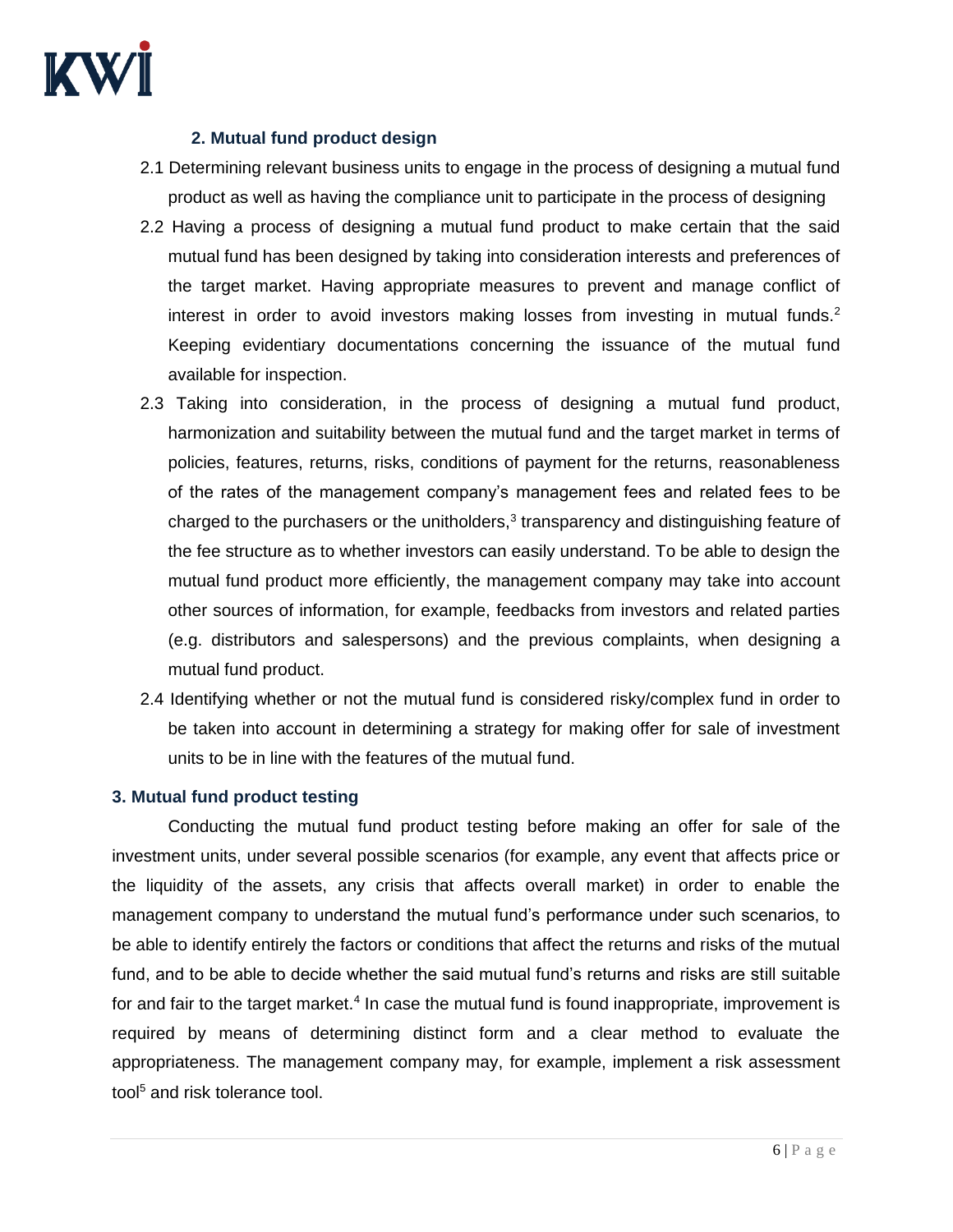

## **4. Mutual fund product monitoring**

- 4.1 Arranging to have a method of monitoring and inspecting the issued and offered mutual fund to ensure that such mutual fund is still suitable for the target market by taking into account the relevant information for example, considering whether or not the mutual fund's size is economical and/or its returns and risks are still suitable for the target market, information about trading in units of the mutual fund, feedback from investors and related parties (e.g. distributors, salespersons), previous complaints etc. Managing to conduct a mutual fund product review to assess the suitability of the mutual fund product by and determining the frequency of such review to be in harmony with the features of the mutual fund (e.g. risks, product complexity, investment strategies). Additionally, having a review in case of an occurrence of material events which may affect the mutual fund (for example, a credit rating of the instruments in which the mutual fund has invested is downgraded, the issuer of such instruments is in default or likely to default, or a country where the mutual fund has mainly invested is in the midst of an economic crisis or facing internal turmoil, etc.)
- 4.2 In case where the performance of the mutual fund is no longer suitable for the target market or has become unable to meet the preferences of the target market, or in case of an occurrence of material events which may affect investors' investment decision or significantly affect the returns and risks of the mutual fund $6$ , the management company should continuously monitor the situations, analyze the effect upon its own mutual fund, and solve or take appropriate action, for example, disclosing information about the possible impact on the mutual fund on the website for investors to access and communicating such information with distributors in order for salespersons to have adequate information to explain to investors before making decision to invest in such mutual fund, etc.

Remark:

<sup>3</sup>e.g. front-end fee, back-end fee, and switching fee

<sup>1</sup> In this regard, the management company should identify types of investors at least according to major requirements (e.g. retail investors, vulnerable investors, HNW investors, UHNW investors) and may identify additional types of investors according to the commercial practice (e.g. private wealth clients, domestic investors, foreign investors)

<sup>2</sup>e.g. establishing a mutual fund that invests in assets more beneficial to shareholders of the management company than investment unit-holders

<sup>4</sup>e.g. in case of buy-and-hold fund having an investment strategy that aims to make returns close to returns on fixed deposits, the management company should analyze and weigh between the returns and risks of the said mutual fund and the returns on the fixed deposit at the same length to find out whether they can be comparable.

<sup>5</sup>e.g. Value-at-Risk (VaR) maximum drawdown, tracking error, information ratio, etc.

<sup>6</sup> i.e. the assets in which the mutual fund has invested are having a problem, or other mutual funds having similar investment policy are having a problem which may occur in the mutual fund under the same condition.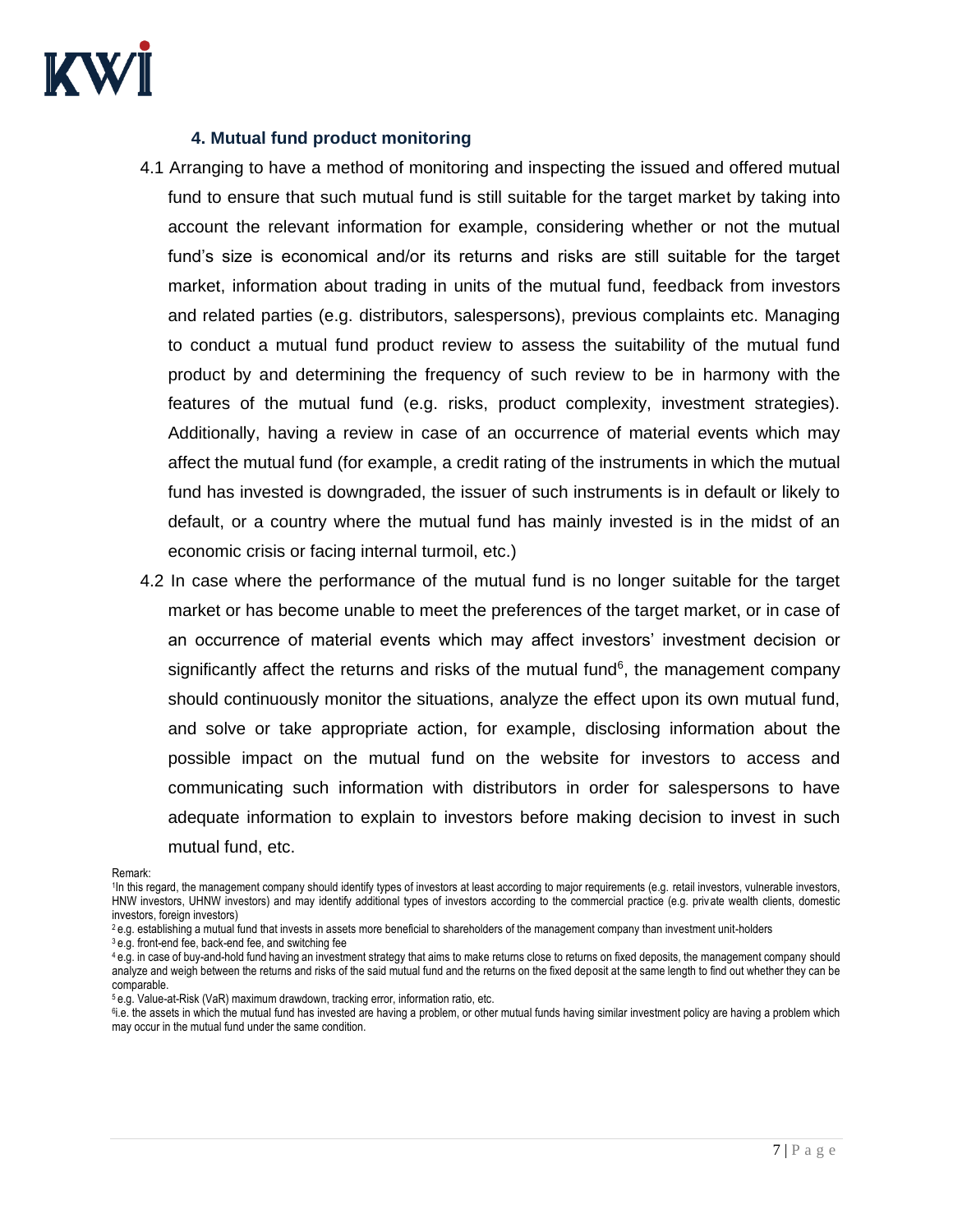

# **Product Development / Selection Process**

The Product Development/Selection Process sets a framework for Business Units ("BU") to follow when developing new product proposals, or notable changes to (and ongoing management of) existing products.

The scope is for products which are mutual funds for retail sale; and locally managed by King Wai Asset Management (Asia) Company Limited ("KWIAM")

This stringent Product Development/Selection Process is to ensure that we have thoroughly considered the products based on quality, clear and disciplined investment process, rigorous operational and administrative framework in order to deliver the utmost benefits, meet the investment objectives and risk acceptable for our target clients. In addition, we have also assessed the relevant risk and profitability of new product proposals, or notable changes to existing products.

#### **KWIAM: Product Development Process**



# **Step 5: Approval Process**

|                                    | <b>Documents</b><br>Prepared by BD Team                                                                                                                                                            | <b>Review &amp; Approval</b>                                                                                                                                                                                                                                                         |
|------------------------------------|----------------------------------------------------------------------------------------------------------------------------------------------------------------------------------------------------|--------------------------------------------------------------------------------------------------------------------------------------------------------------------------------------------------------------------------------------------------------------------------------------|
| Step 1<br>Internal Approval        | <b>Product Spec normally contains the following</b><br>information.<br>1. Business Case.<br>2. Investment Policy Statement (IPS)<br>3. Operation Details<br>Note: The format is subject to change. | <b>Product Committee participated by</b><br>1. Standing members i.e. MD, CIO, CDO, CBDO, COO,<br>Legal & Compliance, Risk Management<br>2. Invitation (based on relevant issue) i.e.<br>Investment team. Finance<br>3. Others i.e. representatives from relevant<br><b>functions</b> |
| Step 2<br><b>External Approval</b> | <b>Fund Prospectus</b>                                                                                                                                                                             | <b>SEC (Thailand)</b>                                                                                                                                                                                                                                                                |

Remark: MD: Managing Director, CEO: Chief Executive Officer / CDO: Chief Distribution Officer / CBDO: Chief Business Development Officer / COO: Chief Operation Officer or Head of Department.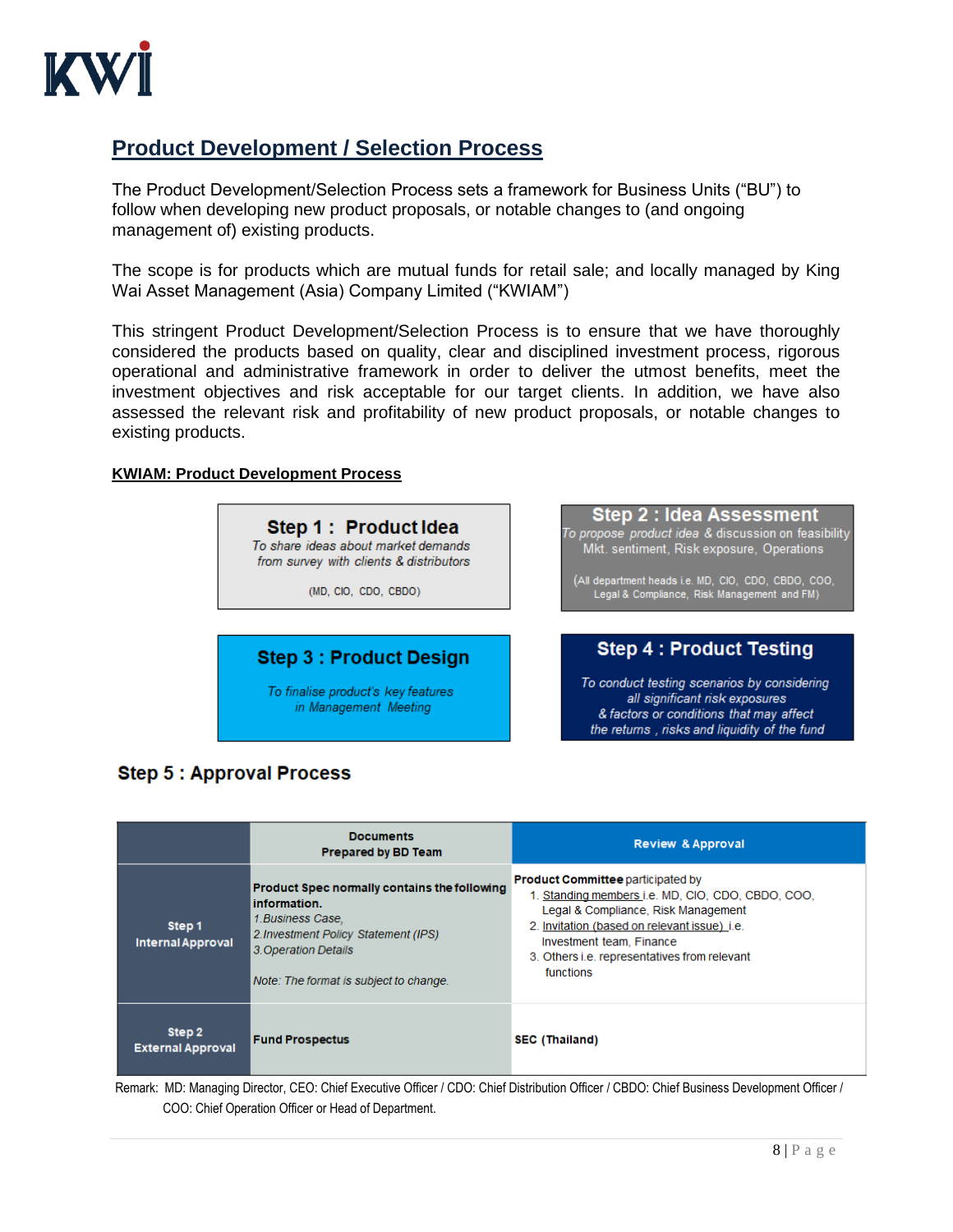

# **Five Key Phases for Product Development Process**

## **Phase 1: Product Idea**

- **Objective**: to share ideas about the industry activities, distributors and clients demands, product trends
- **Key participants: MD, CIO, CDO, CBDO**
- After having the rough idea generation, Business Development team ("BD") (with regional product team's support) will explore more on the product initiative i.e. possible product structure, competitor analysis, client segmentation and etc.

## **Phase 2: Idea Assessment**

- **Objective**: to propose idea in the management meeting for more discussion and idea contributions from all related BUs in order to get their view on the product's feasibility, challenges or concerns.
- **Key participants: all department heads i.e. MD, CIO, CDO, CBDO, COO, Legal & Compliance, Risk Management and Fund Managers**
- **EXECT** After the discussion, BD will work more on in-dept details and find out the best solutions on any challenges and concerns raised by other BUs.

## **Phase 3: Product Design**

- **Objective**: to discuss and finalise the product's key features i.e. structure, fees, and etc.
- **Key participants: all department heads i.e. MD, CIO, CDO, CBDO, COO, Legal & Compliance, Risk Management**

### **Phase 4: Product Testing**

- **Objective**: To conduct testing scenarios by considering all significant risk exposures & factors or conditions that may affect the returns, risks and liquidity of the fund
- **Key participants: Risk Management, Fund Managers, Compliance**

### **Phase 5: Product Approval**

▪ **Internal Approval by Product Committee**

**Product Committee** participated by

 1. Standing members i.e. MD, CIO, CDO, CBDO, COO, Legal & Compliance, Risk Management

2. Invitation (based on relevant issue) i.e. Investment team, Finance

- 3. Others i.e. representatives from relevant functions
- **External Approval by SEC (TH)**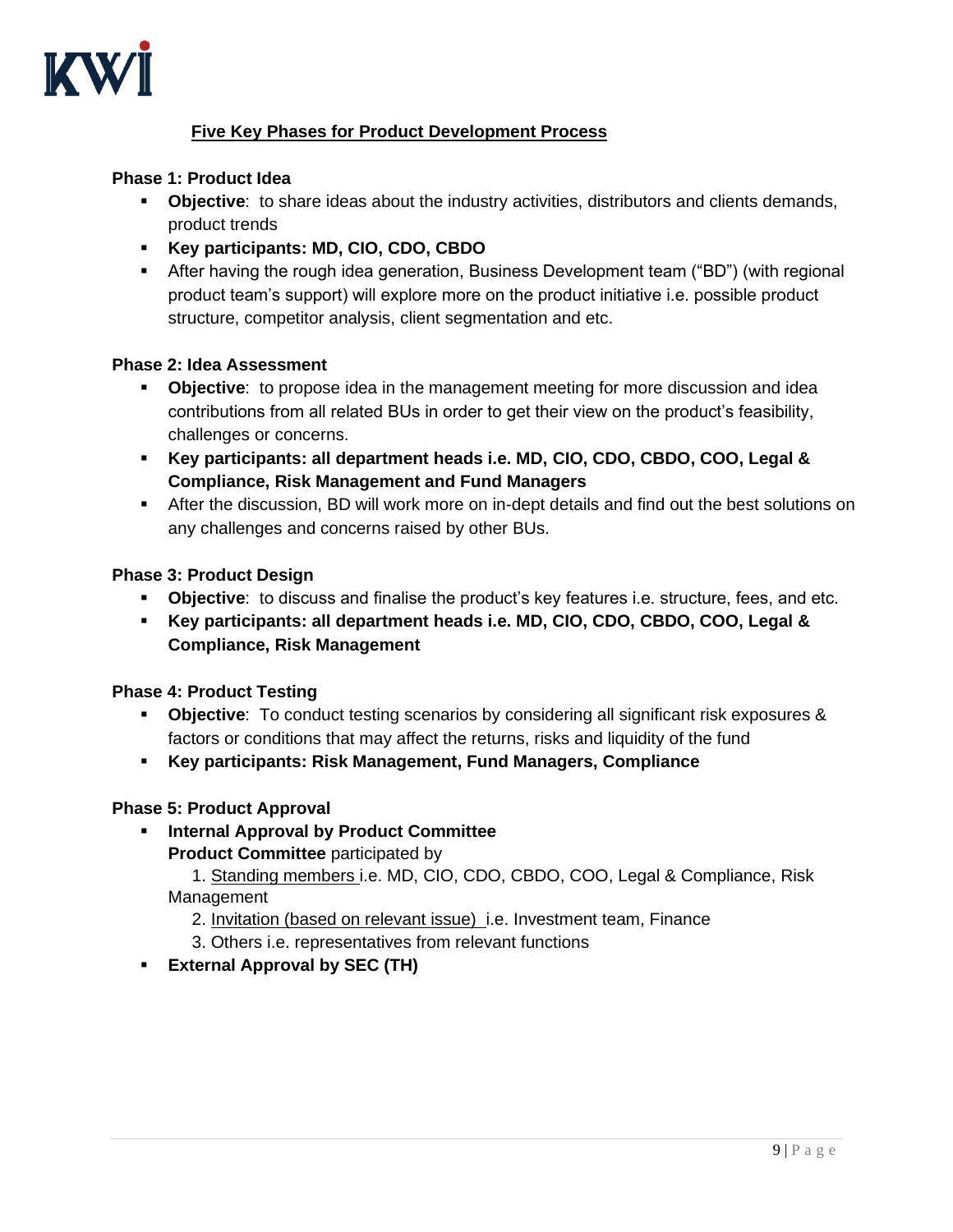

# **KWIAM APPROVAL PROCESS OVERVIEW**

- Once the product concept is finalised, BD team will draft **the product spec** and send to all related BUs for review. The product spec. normally contains the following information.
	- 1) Business Case
	- 2) Investment Policy Statement ("IPS")
	- 3) Operation Details
- The revised product spec. (following all BUs' comments) will be proposed to Product Committee for review and approval.

## **Key criteria for review and approval:**

The product spec. is a document that sets out clearly a proposed product development/change. Dependent on the nature of the proposal, its contents will likely contain comments or analysis on a variety of elements, such as:

**Purpose of Initiative:** This section summarizes the key rationale to launch this product initiative or to change its features.

- a) **Target Market and Customer Needs (where applicable):** This section summarizes the specific or likely target markets, and where applicable or possible, indicate the expected need of customers within that target market and the ability of the proposed product to meet those needs. This may or may not include any customer insights obtained from customer research, feedback from the distributor and/or focus group discussion, such as specific needs and concerns, major purchase consideration factors, and barriers to purchase.
- b) **Market/Competitive Landscape:** This section briefly summarizes key features of the competitive environment and product trends in the market that are relevant to this product initiative (e.g. estimated market size or share for this product type, main competitors for this product, or competitive advantages and disadvantages, or past performance comparison).
- c) **Product Description:** This section covers the product details and expected positioning. This may include fund's investment objectives, strategies, benchmark, and performance target, and, where relevant, the choice of sub-investment manager or sub-advisor along with the rationale. This section may also refer to an attached draft investment policy statement, which may provide additional details.
- d) **Operational Requirements:** This section elaborates on various facets to be considered in ensuring the smooth functioning of the product. These may vary substantially, depending on the nature of the proposal. However, sub-sections most likely to be covered or considered here are:
	- i. Administration (including comments on the impact of the proposal on processes, and confirmation that proposal can be supported)
	- ii. Investment Management (e.g. impact on fund monitoring, use of derivatives and/or new instruments, etc.)
	- iii. Systems (e.g. implications to various systems and whether changes and/or development required, if applicable)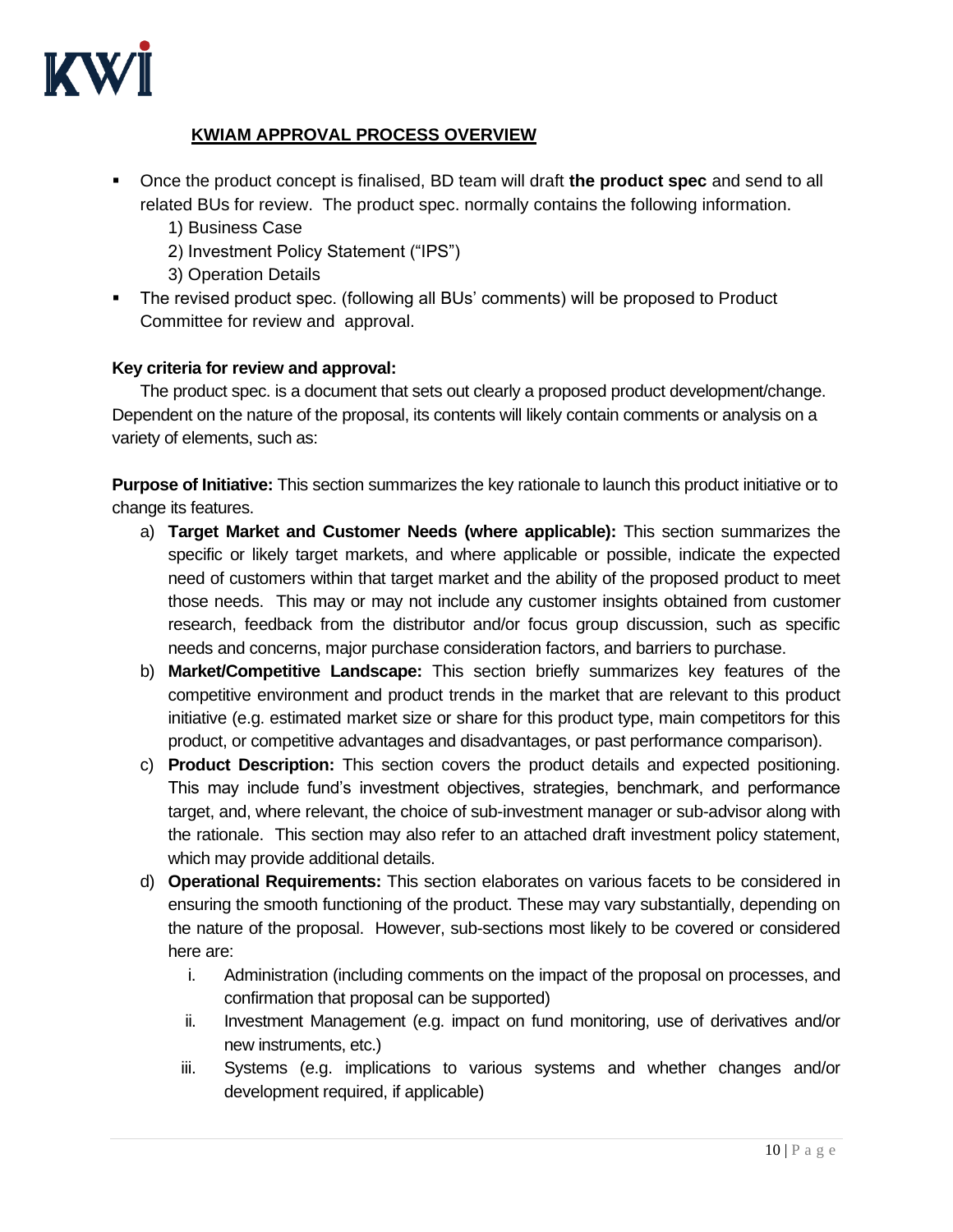

e) **Legal/Regulatory Overview:** This section indicates the legal and regulatory regime under which the fund will be constituted and managed. Any unique attributes of the product or strategy, including items that will need to be cleared with regulators on an extraordinary basis (e.g. having to obtain exemptive relief), and if known, conditions that this may entail, should be noted.

f) **Risk Analysis:** This section identifies all significant inherent risk exposures with reference to the Risk Classification Framework (e.g. Counterparty, Leverage. Liquidity, Operational), applicable risk mitigation (existing controls) and an assessment of the residual risk. For residual risks that are not within risk appetite, action plans to reduce risk to within appetite are also included. If mitigants are not finalized, further information should be provided later in the product development process. Any conditions of approval are also included in the risk analysis for ease of tracking and closing conditions prior to launch.

Following approval, the risk analysis should remain current with new significant operational risks and/or changes to significant operational risks until the product is launched. Divisional Risk Management, with the support of Subject Matter Experts as needed, will formally establish the appropriate on-going oversight approach to ensure that all identified risks have been mitigated or accepted prior to launch.

- g) **Expected Sales/Profitability:** This section will generally include a multi-year projected P&L table with all assumptions listed. Such assumptions may typically include items such as;
	- i. Annual management fee, Front-end fee, Back-end fee
	- ii. Sales growth rate
	- iii. Redemption rate
	- iv. Seed capital requirements, costs and expected repatriation (if any)
	- v. Upfront costs required to launch product, along with marginal/ongoing costs, such as estimated sales/marketing/fund management expenses and legal fees.

# **Client Segmentation and Sales Communication**

Our traditional client segmentation relies on key following indicators:

- Amount of wealth
- **■** Investment amount
- **Exercial status**
- Age of client
- Investment objectives and needs
- Returns and Risk acceptable level

When we offer the product to clients, our basic process is to consider based on the client's profile and/or suitability test (Risk Scoring) as details below (subject to change based on SEC (TH)'s update rules and regulations.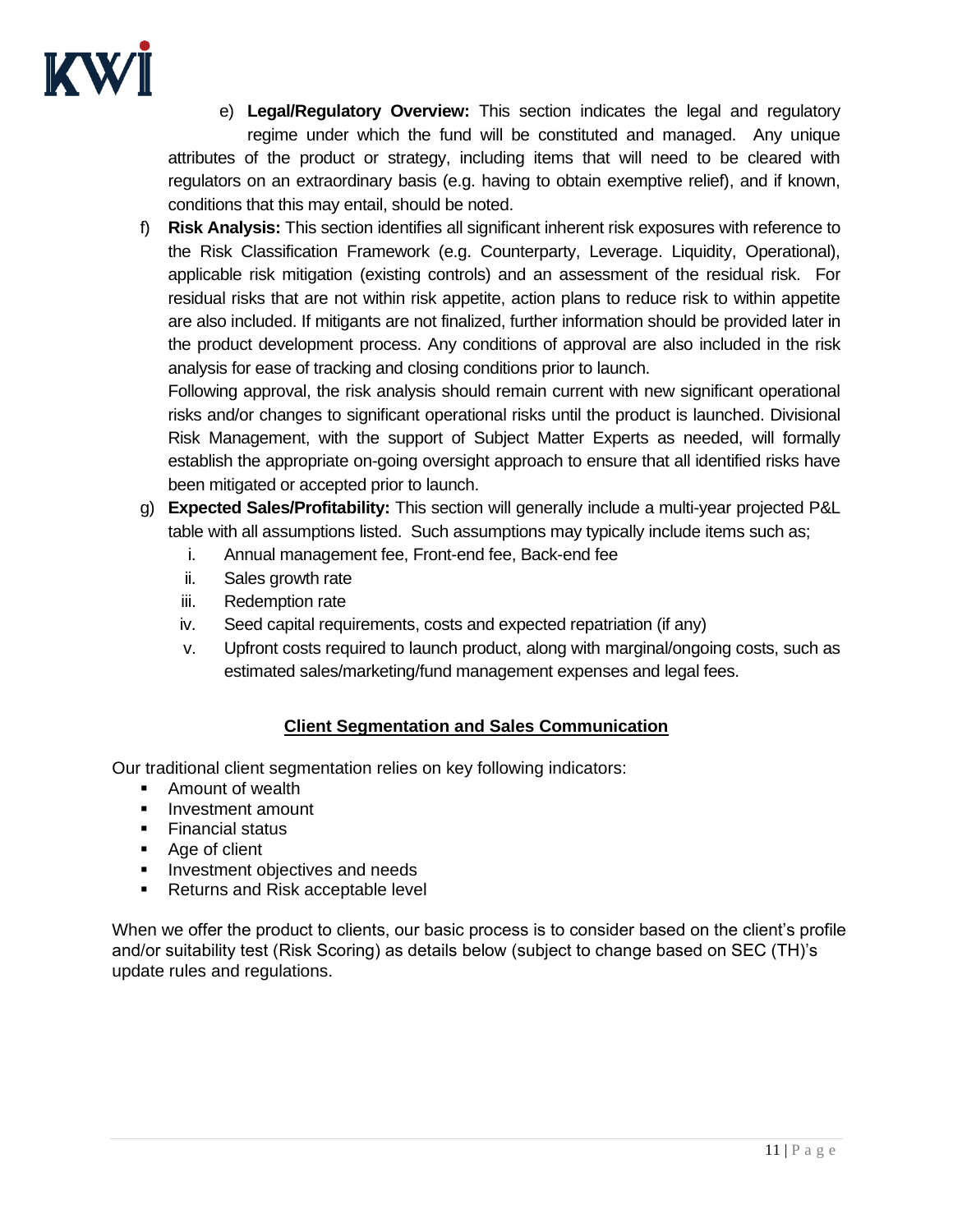

# **The Assessment of Unitholder's acceptable level of the risk**

#### **Type of Investor and Acceptable Level of Risk**

#### **Suitable Types of Fund According to Levels of Risk**

|                                                                                                                                                                                                                                                                    |                                                                                                                                                                                                                                                                                                                                                   |                                                                                                                                                                                                                  |                                                                                                         |      | Level of Risk     |                                                                                                                                                                                                                                                                                                                                                                                     | Which type of fund can you invest in?                                                                                                                                                                                                                                                                                                                                                                                                            |
|--------------------------------------------------------------------------------------------------------------------------------------------------------------------------------------------------------------------------------------------------------------------|---------------------------------------------------------------------------------------------------------------------------------------------------------------------------------------------------------------------------------------------------------------------------------------------------------------------------------------------------|------------------------------------------------------------------------------------------------------------------------------------------------------------------------------------------------------------------|---------------------------------------------------------------------------------------------------------|------|-------------------|-------------------------------------------------------------------------------------------------------------------------------------------------------------------------------------------------------------------------------------------------------------------------------------------------------------------------------------------------------------------------------------|--------------------------------------------------------------------------------------------------------------------------------------------------------------------------------------------------------------------------------------------------------------------------------------------------------------------------------------------------------------------------------------------------------------------------------------------------|
| Total Score<br>(Corporate)                                                                                                                                                                                                                                         | <b>Total Score</b><br>(Individual)                                                                                                                                                                                                                                                                                                                | Which type of investor are<br>you?                                                                                                                                                                               | Which level of risk is<br>suitable for you?                                                             |      |                   | $\mathbf{1}$<br>$\mathbf{2}$                                                                                                                                                                                                                                                                                                                                                        | Money Market Fund investing in Thailand market only                                                                                                                                                                                                                                                                                                                                                                                              |
| Lower<br>than 13                                                                                                                                                                                                                                                   | Lower than<br>15                                                                                                                                                                                                                                                                                                                                  | <b>Low Risk Investor</b><br>You are a cautious investor<br>who is unwilling or unable<br>to accept risk/volatility,<br>expect returns higher than<br>bank deposit rates and<br>prefer short-term<br>investments. | 1<br>and should invest in<br>levels of risk at 2-8,<br>not exceeding 20%<br>of total investments.       | Mo⊤  | Medium<br>to Low  |                                                                                                                                                                                                                                                                                                                                                                                     | The fund's policy is to invest in local fixed income<br>securities and/or assets and/or deposits, or other<br>financial instruments that mature at call or due date or<br>with the maturity no more than 397 days from the<br>investment date in accordance with the notifications of<br>the SEC or the Office of the SEC. The fund's average<br>portfolio duration will not exceed 92 days.<br>Money Market Fund investing partially in foreign |
| $13 - 18$                                                                                                                                                                                                                                                          | $15 - 21$                                                                                                                                                                                                                                                                                                                                         | <b>Medium to Low Risk</b><br><b>Investor</b><br>You are willing and able to<br>accept low risk/volatility,<br>favour capital preservation<br>investment, and need<br>current income from your<br>investments.    | $1 - 4$<br>and should invest in<br>levels of risk at 5-8.<br>not exceeding 20% of<br>total investments. |      |                   |                                                                                                                                                                                                                                                                                                                                                                                     | countries<br>The fund may have a partial investment in foreign fixed<br>income securities not exceeding 50% of NAV. The<br>fund's policy is to invest in fixed income securities<br>and/or assets and/or deposits, or other financial<br>instruments that mature at call or due date or with the<br>maturity no more than 397 days from the investment<br>date in accordance with the notifications of the SEC or                                |
|                                                                                                                                                                                                                                                                    |                                                                                                                                                                                                                                                                                                                                                   | <b>Medium to High Risk</b><br><b>Investor</b>                                                                                                                                                                    | $1-5$                                                                                                   |      |                   |                                                                                                                                                                                                                                                                                                                                                                                     | the Office of the SEC. The fund's average portfolio<br>duration will not exceed 92 days.                                                                                                                                                                                                                                                                                                                                                         |
| $19 - 24$                                                                                                                                                                                                                                                          | $22 - 29$                                                                                                                                                                                                                                                                                                                                         | You can tolerate downs in<br>the short-term value of your<br>investments periodically.                                                                                                                           | and should invest in<br>levels of risk at 6-8,<br>not exceeding 20% of<br>total investments.            |      |                   | 3                                                                                                                                                                                                                                                                                                                                                                                   | <b>Government Bond Fund</b><br>The fund has net exposure in government bonds, on<br>average in any accounting period, not less than 80% of<br>NAV.                                                                                                                                                                                                                                                                                               |
| 25-30                                                                                                                                                                                                                                                              | 30-36                                                                                                                                                                                                                                                                                                                                             | <b>High Risk Investor</b><br>You are able to accept a<br>high level of risk, and can<br>tolerate market fluctuation<br>and losses for the                                                                        | $1 - 7$<br>and should invest in<br>levels of risk at 8, not<br>exceeding 20% of                         |      |                   | $\overline{4}$                                                                                                                                                                                                                                                                                                                                                                      | <b>Fixed Income Fund</b><br>The fund has net exposure in fixed income securities or<br>bank deposits not less than 80% of NAV at any time.<br>Non-IG : $<$ 20% of NAV                                                                                                                                                                                                                                                                            |
|                                                                                                                                                                                                                                                                    |                                                                                                                                                                                                                                                                                                                                                   | possibility of growing your<br>investments and achieving<br>long-term gains.                                                                                                                                     | total investments.                                                                                      |      | Medium<br>to High | 5                                                                                                                                                                                                                                                                                                                                                                                   | <b>Mixed Fund</b><br>The fund has net exposure in equity and fixed income<br>instruments or alternative assets.<br>Non-IG: 20-80% of NAV                                                                                                                                                                                                                                                                                                         |
| 31up                                                                                                                                                                                                                                                               | Very High Risk Investor<br>You are a risk taker who has<br>a high return expectation for<br>your investment and can<br>tolerate higher degrees of<br>37 up<br>fluctuation (sharp, short-<br>term volatility) in the value of<br>your investments and<br>accept significant losses for<br>the possibility of achieving<br>greater long-term gains. | $1 - 8 +$                                                                                                                                                                                                        |                                                                                                         | High | $6\phantom{1}$    | <b>Fixed Income Fund</b><br>The fund has net exposure in Non-IG / unrated fixed<br>income securities, on average in any accounting period,<br>not less than 80% of NAV.<br><b>Equity Fund</b><br>The fund has net exposure in equity or equity-related<br>securities, on average in any accounting period, not less<br>than 80% of NAV. This type of fund includes Equity-<br>FIFs. |                                                                                                                                                                                                                                                                                                                                                                                                                                                  |
| <b>List of Marketing Materials:</b>                                                                                                                                                                                                                                |                                                                                                                                                                                                                                                                                                                                                   |                                                                                                                                                                                                                  |                                                                                                         |      |                   | $\overline{7}$                                                                                                                                                                                                                                                                                                                                                                      | <b>Sector Fund</b><br>The fund has net exposure in equity securities of some<br>specific sectors or entirely or predominantly invest in a<br>single sector, on average in any accounting period, not<br>less than 80% of NAV.                                                                                                                                                                                                                    |
| Fund Fact Sheet (SEC)<br>Q&A + Full Prospectus<br>п<br>Monthly Fund Fact Sheet<br>Presentation (optional)<br>Leaflet/Brochure (optional)<br>п<br><b>Information Accessibility / Communication Channel:</b><br>Website (www.kwiam.com)<br>E-Mail<br><b>SMS</b><br>٠ |                                                                                                                                                                                                                                                                                                                                                   |                                                                                                                                                                                                                  |                                                                                                         |      | <b>Very High</b>  | 8                                                                                                                                                                                                                                                                                                                                                                                   | <b>Alternative Investment Fund</b><br>The fund has net exposure in alternative investments or<br>have sophisticated structures, e.g. REITs / infrastructure<br>fund / property fund / commodities / gold funds / oil<br>funds or Structured Notes (non-capital protection), on<br>average in any accounting period, not less than 80% of<br><b>NAV</b>                                                                                           |
|                                                                                                                                                                                                                                                                    |                                                                                                                                                                                                                                                                                                                                                   |                                                                                                                                                                                                                  |                                                                                                         |      | Extremely<br>tigh | $8+$                                                                                                                                                                                                                                                                                                                                                                                | Fund with significant risk from investment<br>The fund significantly invests in derivatives or has<br>borrowings / repo for investments and short selling                                                                                                                                                                                                                                                                                        |

▪ **Post** (optional)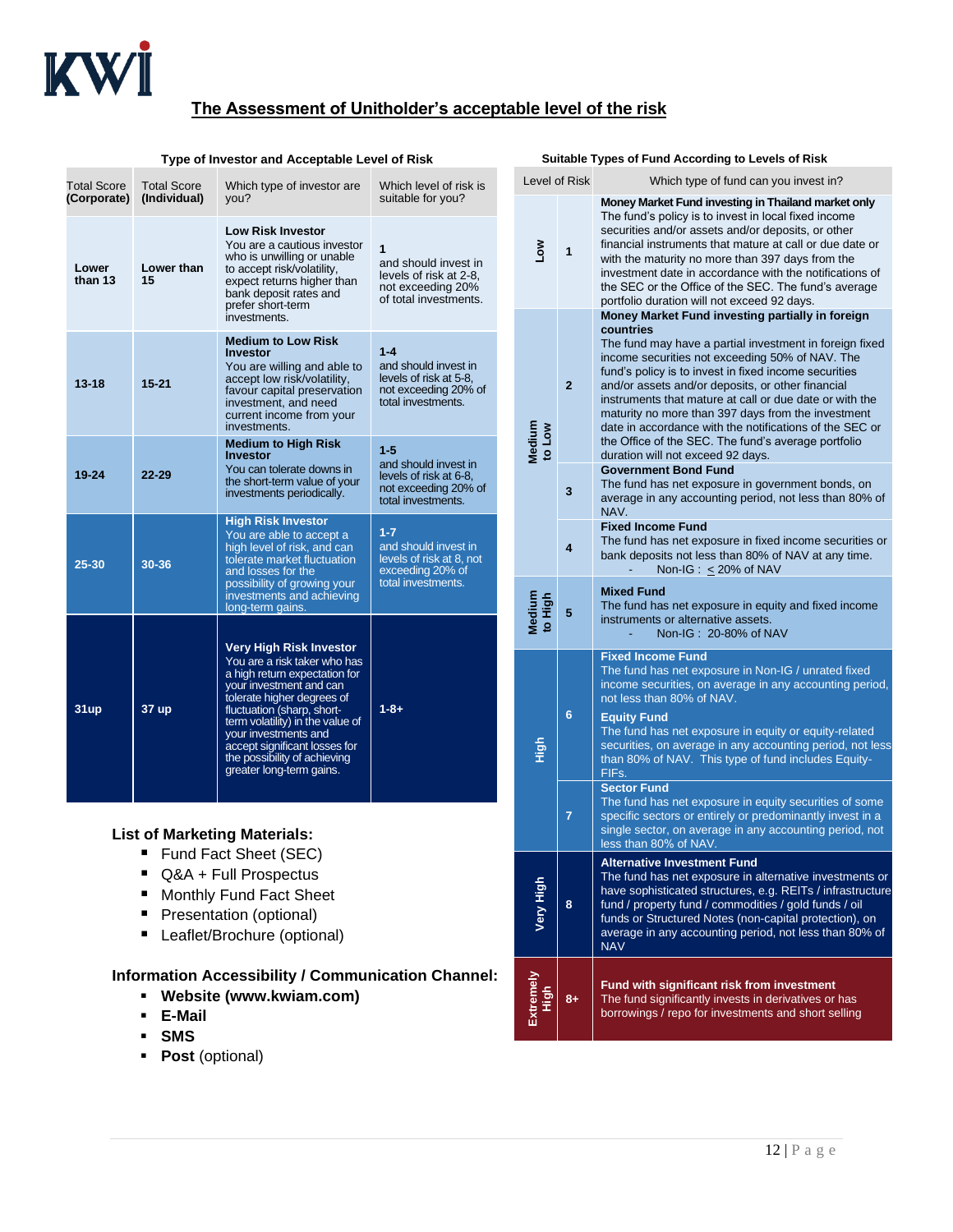

# <span id="page-14-0"></span>**3.Communication and Training Program**

Sales & Distribution Department has prepared the procedures which includes all the process regarding any communication system, transfer knowledge to salespersons by organizing product training especially high risk or complex product as following details:

# **1.Communication with salesperson**

- 1.1 To authorise Sales & Distribution Department to response for communication and training the salespersons prescribing the content, communication method, test the result and frequency of training.
- 1.2 To focus on content to communicate with salesperson. It should be complete and in line with the product information.
- 1.3 To establish the communication tool to communicate with the salesperson efficiency such as computer, internet, and email.
- 1.4 To ensure the effectiveness of communication and training such as to review the understanding of the salesperson, set up the meeting etc.
- 1.5 To monitor the scope of responsibility of salesperson to ensure that they can perform their own function properly.

# **2.Training for salesperson**

- 2.1 To provide the training to the salesperson regarding the skill or knowledge of salespersons. The content of training should consist of the information of products.
- 2.2 To organize the training course for the salespersons focusing on the high risk or complex products.
- 2.3 To set the practice lesson for the salespersons and may prepare script for complex product or high-risk product.
- 2.4 To monitor the accuracy, sufficient and appropriate content for the training provider.
- 2.5 To have any testing to assess the salespersons' understanding on the training content and be able to perform correctly.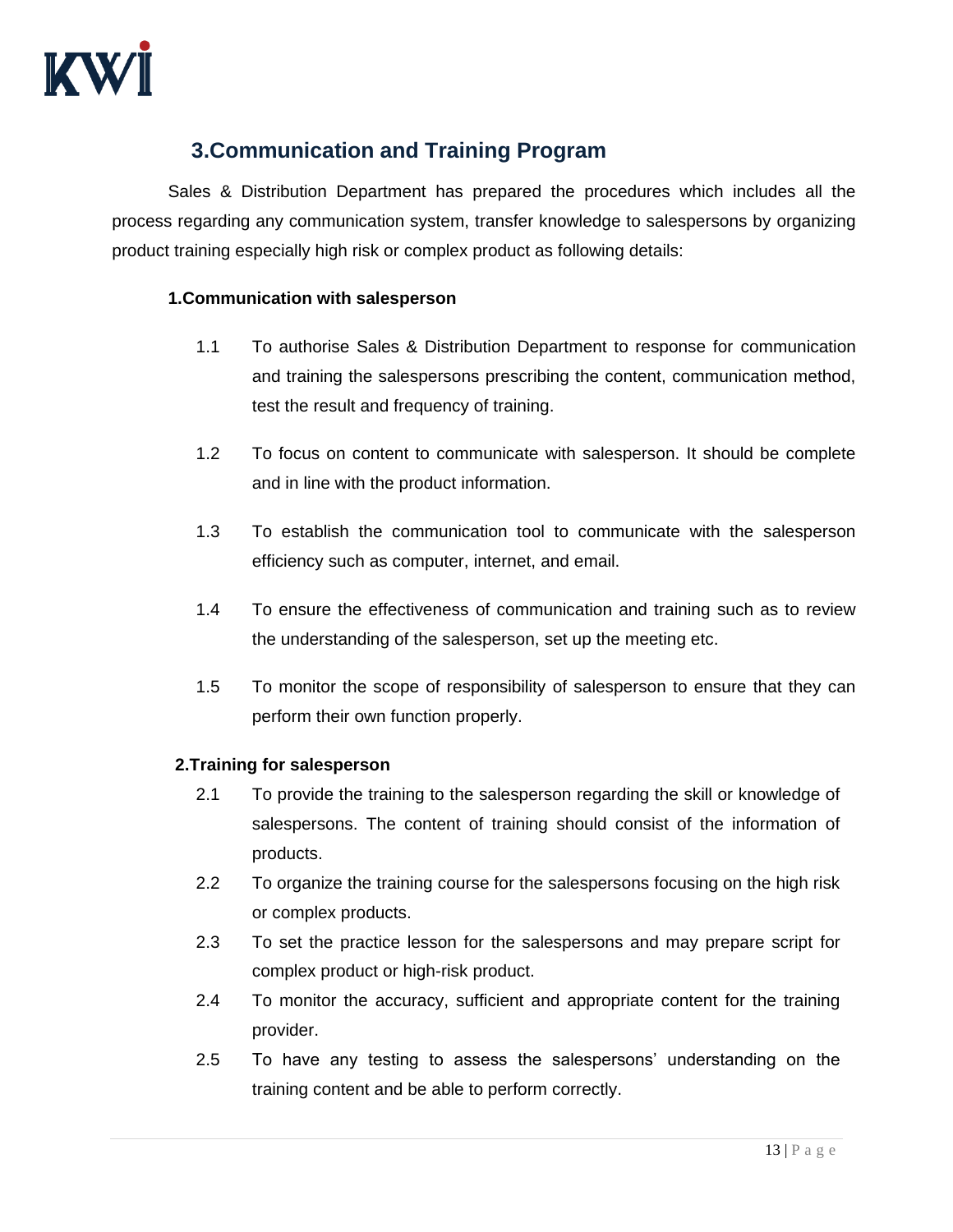

# <span id="page-15-0"></span>**4.Sales Process**

The management company shall perform as following:

# **1.The process of preparing the readiness of sale and service offer**

- 1.1 Readiness of sales process
	- To prepare the manual for salesperson to understand the sales process and procedure.
	- To set up the system or tools for sales monitoring.
	- To prescribe the roles of salespersons and to ensure that clients will have satisfactory services.
- 1.2 Selection criteria of Distributors and IFCs
	- To select the qualified Distributors and IFCs who have understanding in product.
	- To ensure that the Distributors and IFCs are qualified in line with SEC regulations.
	- To communicate with clients that the Distributors and IFCs who contact with them are the person assigned by the management company.
- 1.3 Preparation of tools to explain the risk of complex products such as factsheet, marketing flyer, any visualized presentation, video clip, presentation etc.

# **2.The process of sale and service providing**

- 2.1 Gathering and analyzing clients' profile
	- To categorize the type of clients and to do know your clients' process.
	- To prepare a questionnaire of know your clients and suitability review.
	- To prescribe knowledge assessment of the clients.
	- To have inspection process and storage of clients' information.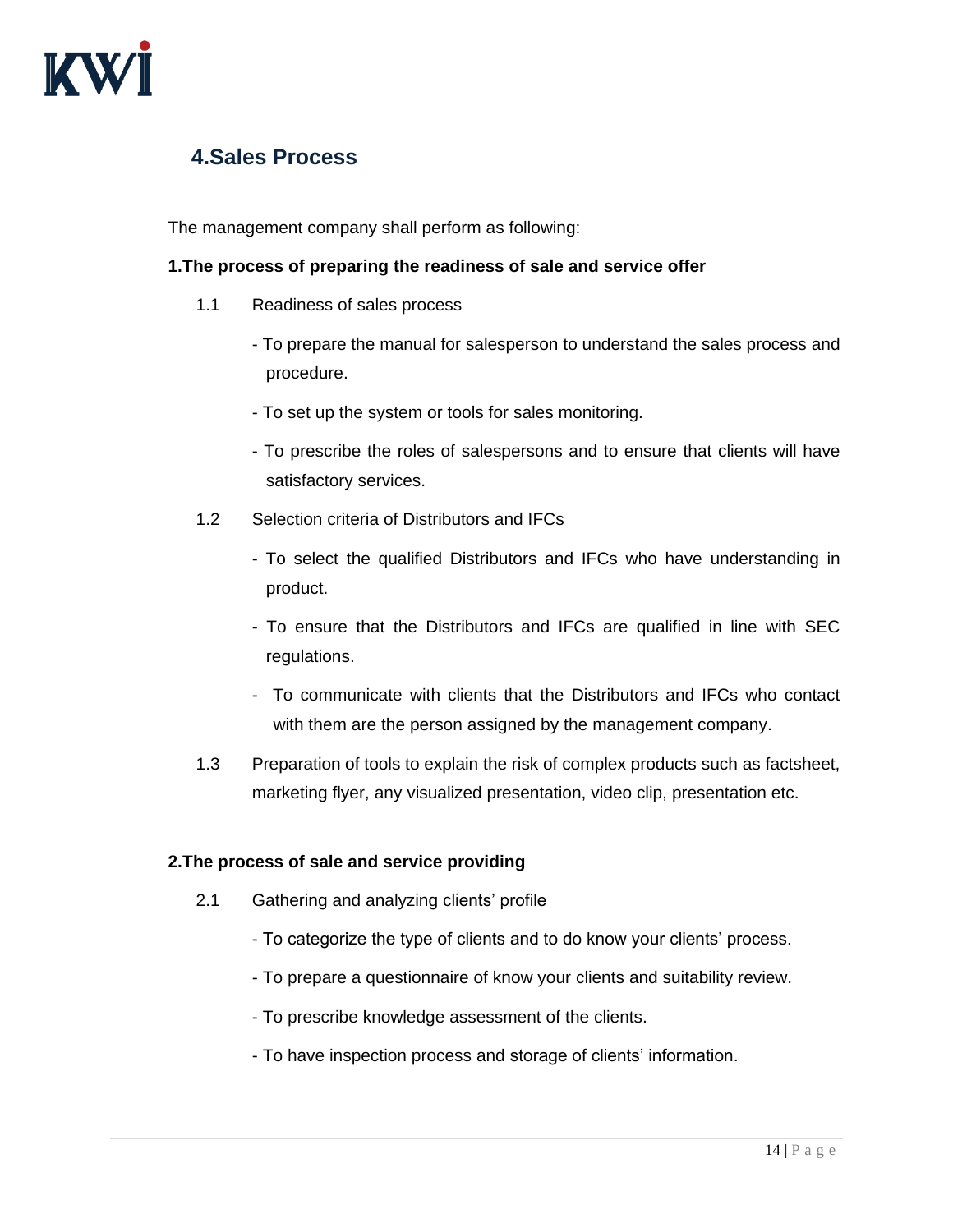

2.2 Explanation of information and distribution of sales documents

- To ensure that there is procedure for the salespersons to present complete, accurate information about product risk especially unrated bond.
- To have additional procedure for presentation of high risk or complex product.
- To provide additional information for high risk or complex product and also provide product details for salespersons to distribute to clients such as factsheet, prospectus or marketing flyer.
- 2.3 Explanation of asset allocation and investment ratio
	- To advice on asset allocation in line with investment profile after the clients have executed the KYC review, suitability test and knowledge assessment (in case of any investment transaction in high risk or complex product)
	- To set the scope of asset allocation advice.
	- To alert the salespersons to have awareness on explanation details of product risk especially for the case that clients invest in the product not in line with their risk level or asset allocation.
- 2.4 Inform the clients of any material event on effected product such as downgrade of debt instrument invested by fund.
- 2.5 Acknowledgement from clients regarding high risk or complex product.

# **3.To adapt the sales process for the type of product/clients, sales channel.**

- 3.1 To reduce the sale process for the clients who have repetitive transactions.
- 3.2 To control and review the online sale and service process

# **4.The sales process for vulnerable investors**

The vulnerable investors are the group of clients required more protection such as client aged 60 years old up. The management company should have manual or guidelines for the salespersons to deal with such clients by prescribing the process of KYC, providing any warning message of investment risk.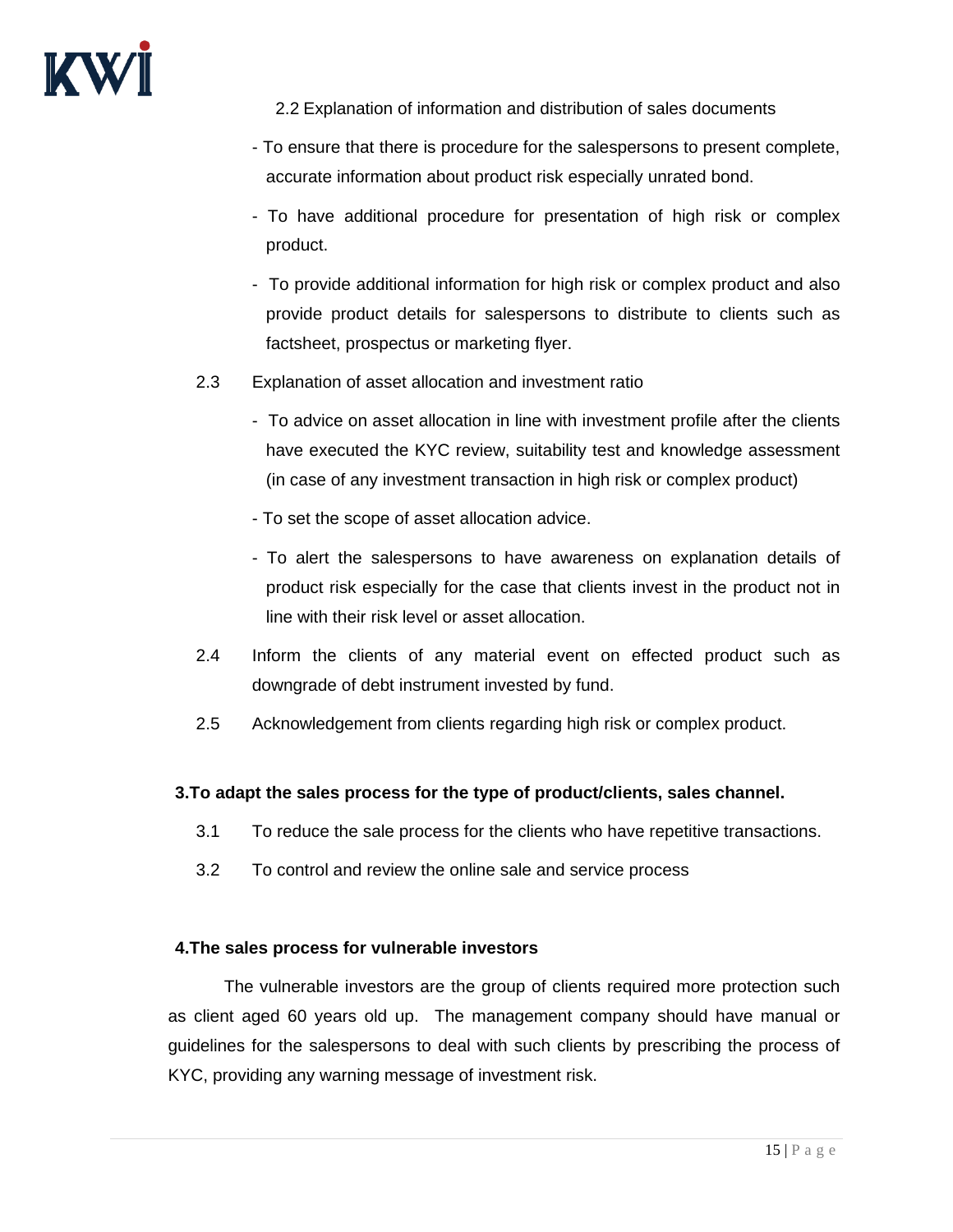

# <span id="page-17-0"></span>**5. Remuneration Structure**

KWIAM shall perform as following:

- a. To prescribe the remuneration structure for the salespersons and any related person in concern with the clients' interest. The remuneration should in compliance with quality of service as professional (non-sales KPI) not focusing only sales KPI. KWIAM should be aware of the product-focus approach which may lead to missselling and no quality of sale presentation or lack of responsibility to clients
- b. To evaluate the risk from remuneration structure such as accelerate selling risk, not completed warning message, sell inappropriate product to the clients etc. KWIAM should prescribe the measurement or tools to prevent such risks.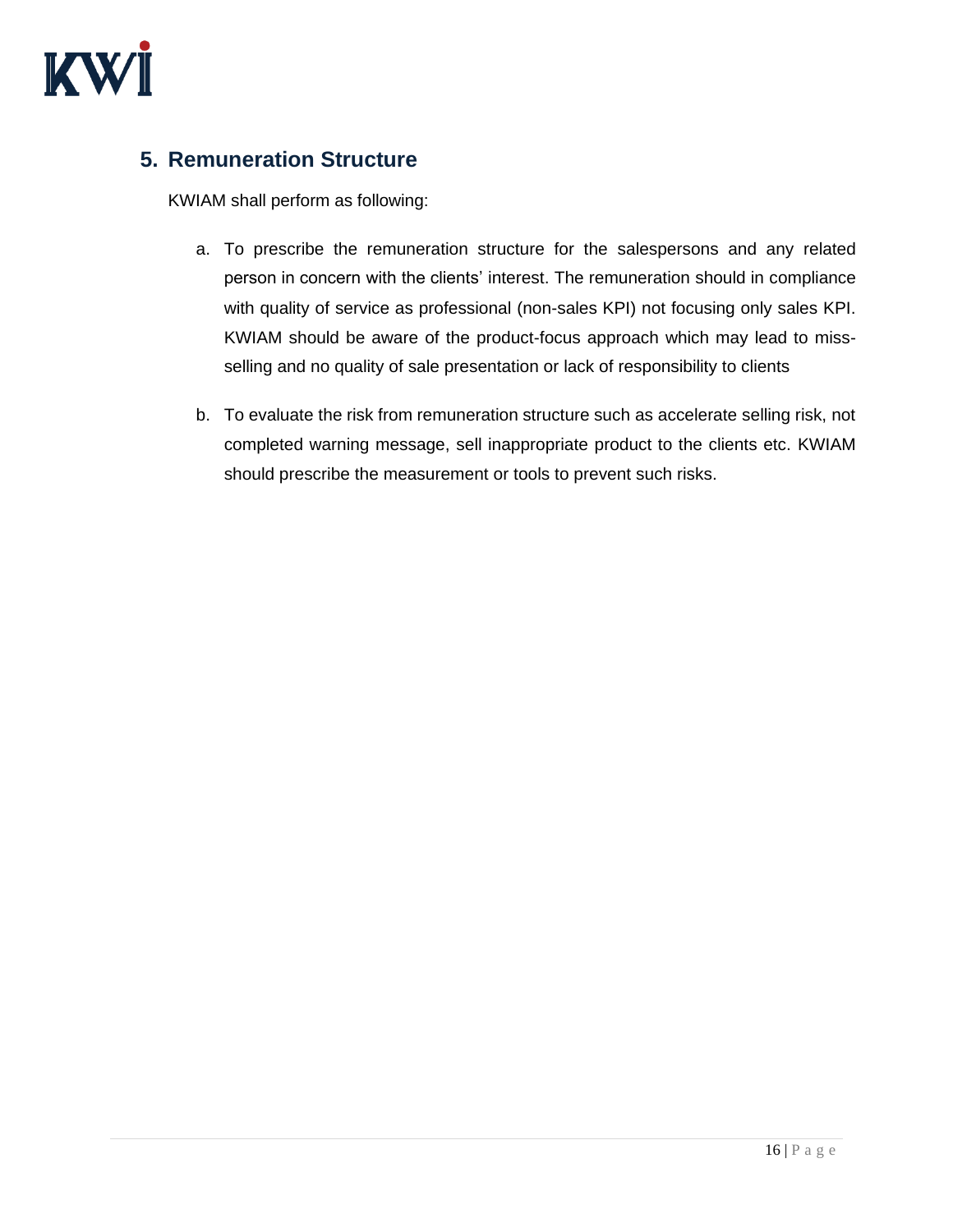

# <span id="page-18-0"></span>**6. Complaint Handling**

KWIAM has established procedures to handle complaints from unit holders and in accordance with SEC investor's handbook. Compliance Department will act as the liaison for handling complaints.

# **6.1. Procedures for handling complaints**

- 6.1.1 Compliance Unit will handle complaints client made in person and record the details and have client acknowledged the complaints. Compliance Department will investigate the matter and inform client of any progress.
- 6.1.2 Any complaints via letter or e-mail will be handled by Compliance Department and via the same procedures as (6.1.1).
- 6.1.3 Complaints by telephone are handled by Compliance Unit and recorded as (6.1.1).
- 6.1.4 Compliance Department has the responsibility to ensure client acknowledges the complaints (with signature) before proceeding with any investigative actions.
- 6.1.5 Complaints made via channels or LBDU they will be responsible for recording the details and obtaining acknowledgement (with signature) from clients and sending a copy to KWIAM within 24 hours. Channels and /or LBDU will have to take appropriate and swift actions to resolve any complaints. The KWIAM will inform clients involved of outcome within seven days from complaint date.
- 6.1.6 For complaints relating to LBDU or Channel will refer the complaints to the particular LBDU or Channel but continue to monitor the handling of the complaints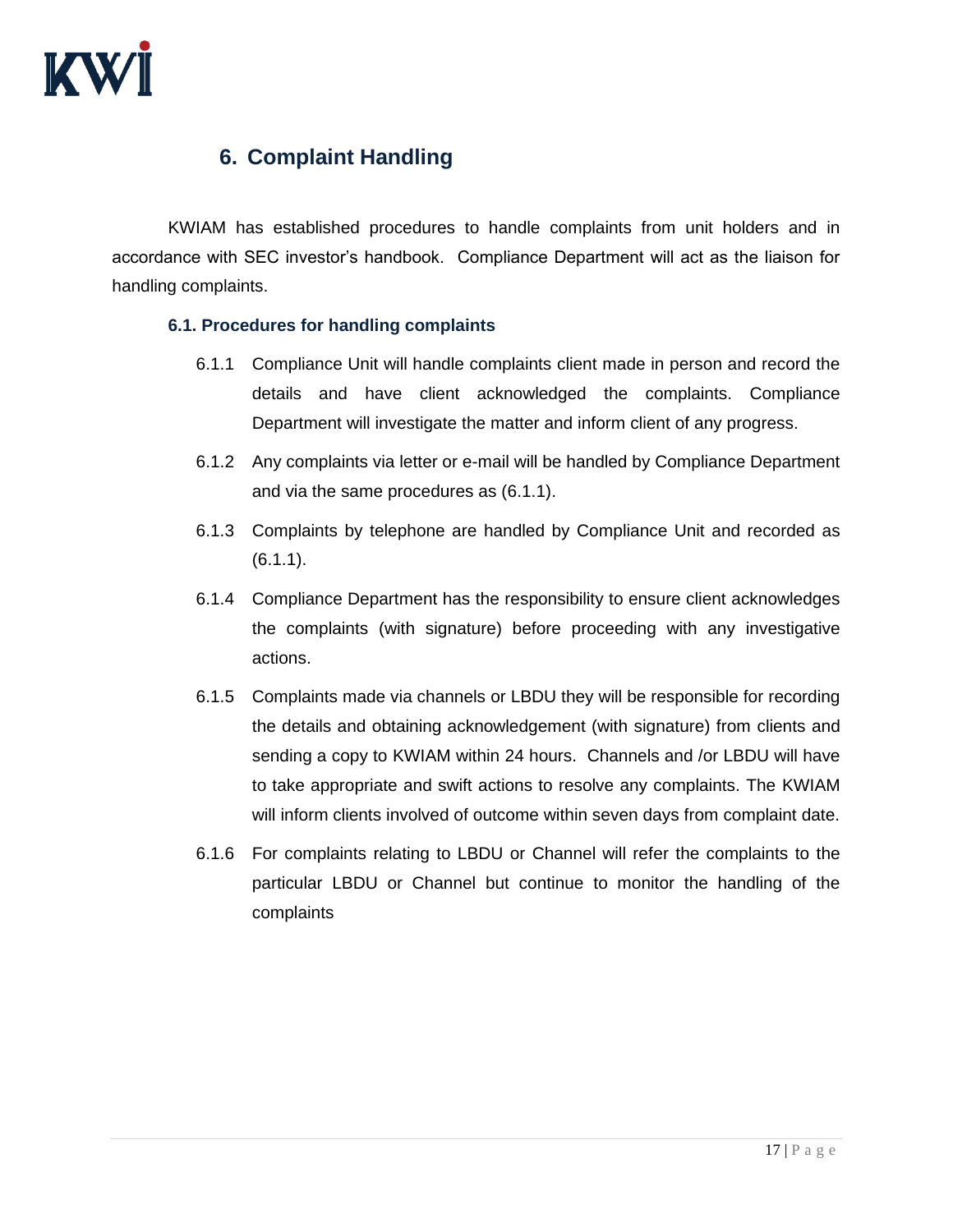# **6.2. Procedures for resolving complaints**

- 6.2.1 Compliance Department is responsible for investigating complaints and taking appropriate action in resolving the complaints as soon as possible either with department involved or outside parties such as channels or LBDU.
- 6.2.2 Complaints received from any other departments will be reported to Compliance Department immediately.
- 6.2.3 Compliance Department will ensure that complaints are resolved as quickly as possible.
- 6.2.4 KWIAM will endeavor to resolve complaints within seven days.

# **6.3. Complaints to SEC**

KWIAM will have 30 days to review and resolve complaints to the SEC. If KWIAM cannot resolve such situations within 30 days, KWIAM must inform SEC of progress and try to resolve as soon as possible.

# **6.4. Recording of Complaints**

Compliance will be responsible for ensuring all complaints are properly documented, including that of channels and LBDU. The report will be sent to SEC within 15 days of every quarter end. Compliant records will be kept on site at the office for two years, after which all records will be sent to the warehouse facility for storage.

# **6.5. Efforts to reduce frequent complaints**

Compliance department will hold meetings with relevant parties to further identify reasons for complaints and consider and recommend changes/ and or additional procedures to address areas of weakness and reduce client complaints.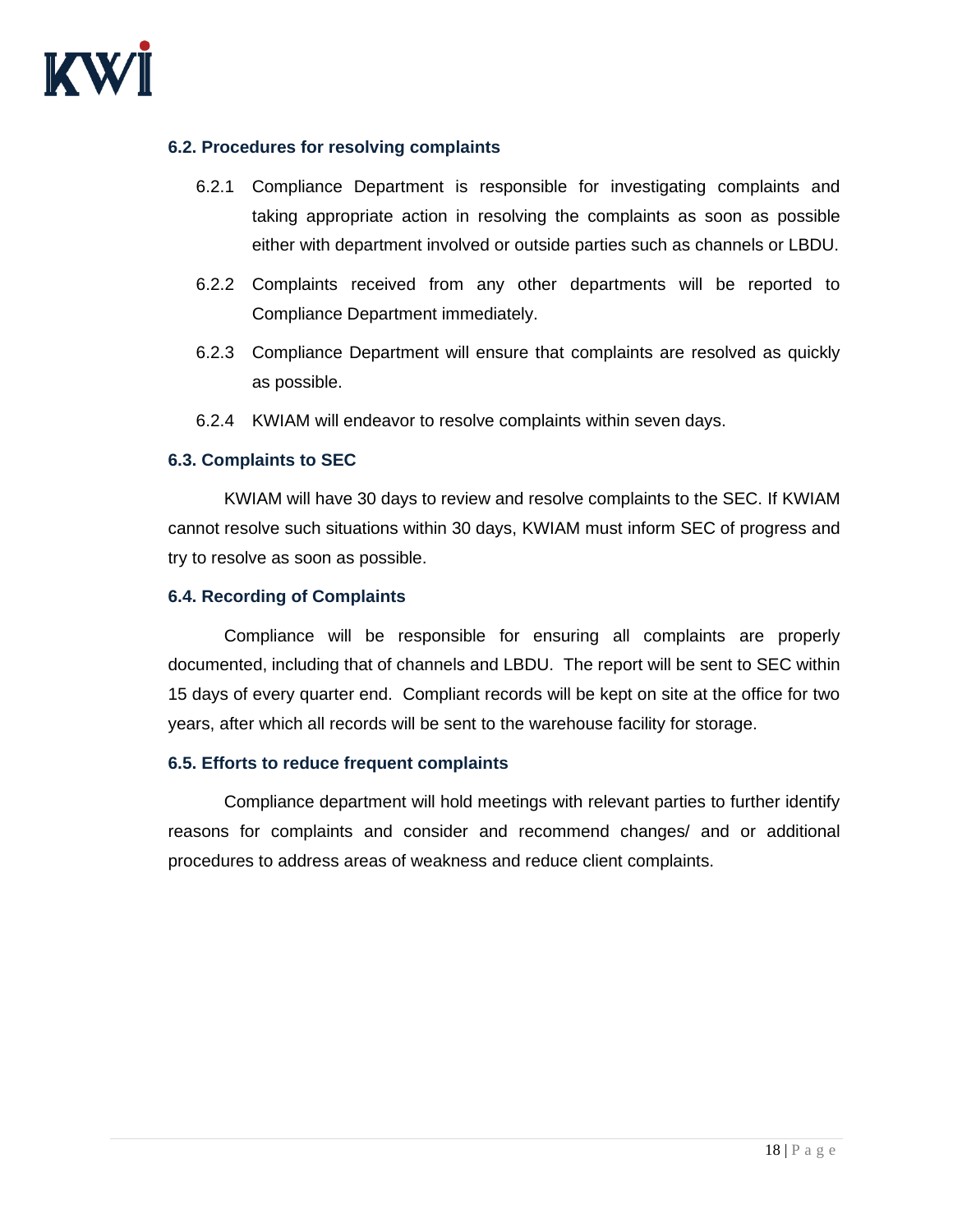

# <span id="page-20-0"></span>**7. Internal Control and In-house Inspection**

## **7.1 Internal Control System**

KWIAM must implement an internal control system that promotes good corporate governance, risk management, objective and mission setting for the purpose of internal audit including systematic review provided that the high-level management has the power to proceed with any improvement or correction of any mistakes to achieve the prescribed missions and objectives whereby the following components are to be considered.

## **7.2 Internal Control and performance review**

7.2.1 The high-level management must arrange the management process to create the control environment and promote good awareness in control and operation of duties and responsibilities of all employees including establishment of an organizational information system that is clear, adequate and up to date. There are three lines of defences as following:

> First line of defence: Business Units have an internal control and review the daily operation such as there is maker & checker in each department.

> Second line of defence: Compliance is to monitor as an oversight function

Third line of defence: Internal Audit is independent of both the businesses and Risk Management functions and reports directly to the Board of Director Committee

- 7.2.2 To evaluate the sale process to detect the risk in early stage such as fraud, mis-selling product.
- 7.2.3 To prescribe preventive control to protect any risk which may occur and detective control such as having a system for regular examination on work operation.
- 7.2.4 To prepare the audit plan to detect the risk.
- 7.2.5 To present the audit result to Board of Director and suggest any future improvement measurement (if any)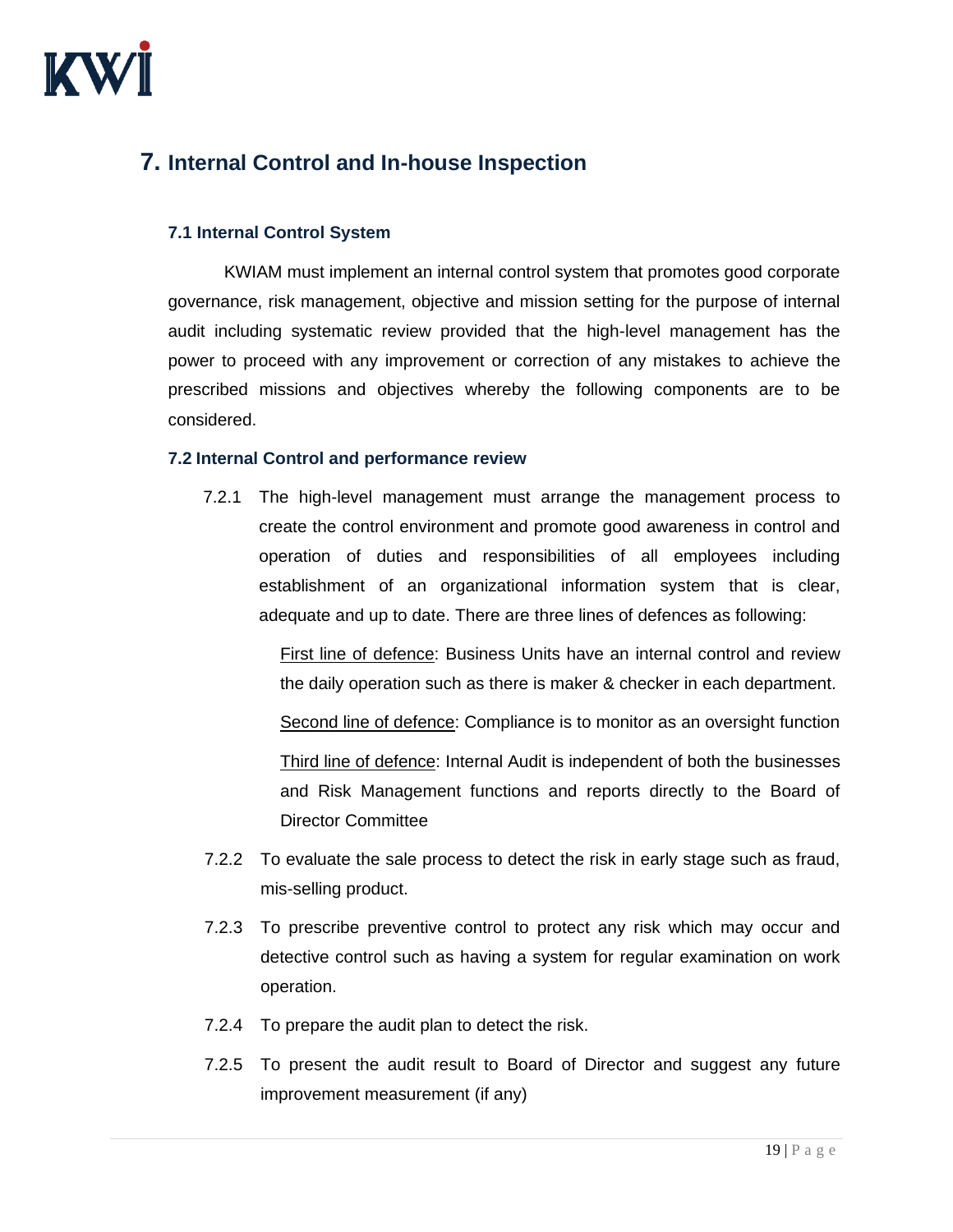# **7.3 Conflict management and insider information protection**

To achieve the above-mentioned objectives, the Senior Management must ensure that the appropriate measurement have been implemented as follows:

- 7.3.1 To specify the activities which may trigger conflict of interest and prescribe the measurement to prevent any conflict of interest and any penalty process against any violation of such measurement.
- 7.3.2 To set the tools to manage conflict separately for each issue
- 7.3.3 To inspect the operation as prescribed and evaluate the risk including review the policy if any change.
- 7.3.4 To prescribe information data control and segregate each department in line with Chinese Wall rules and have set the access to information for authorized person on the basis of "need to know"
- 7.3.5 To prescribe staff dealing rules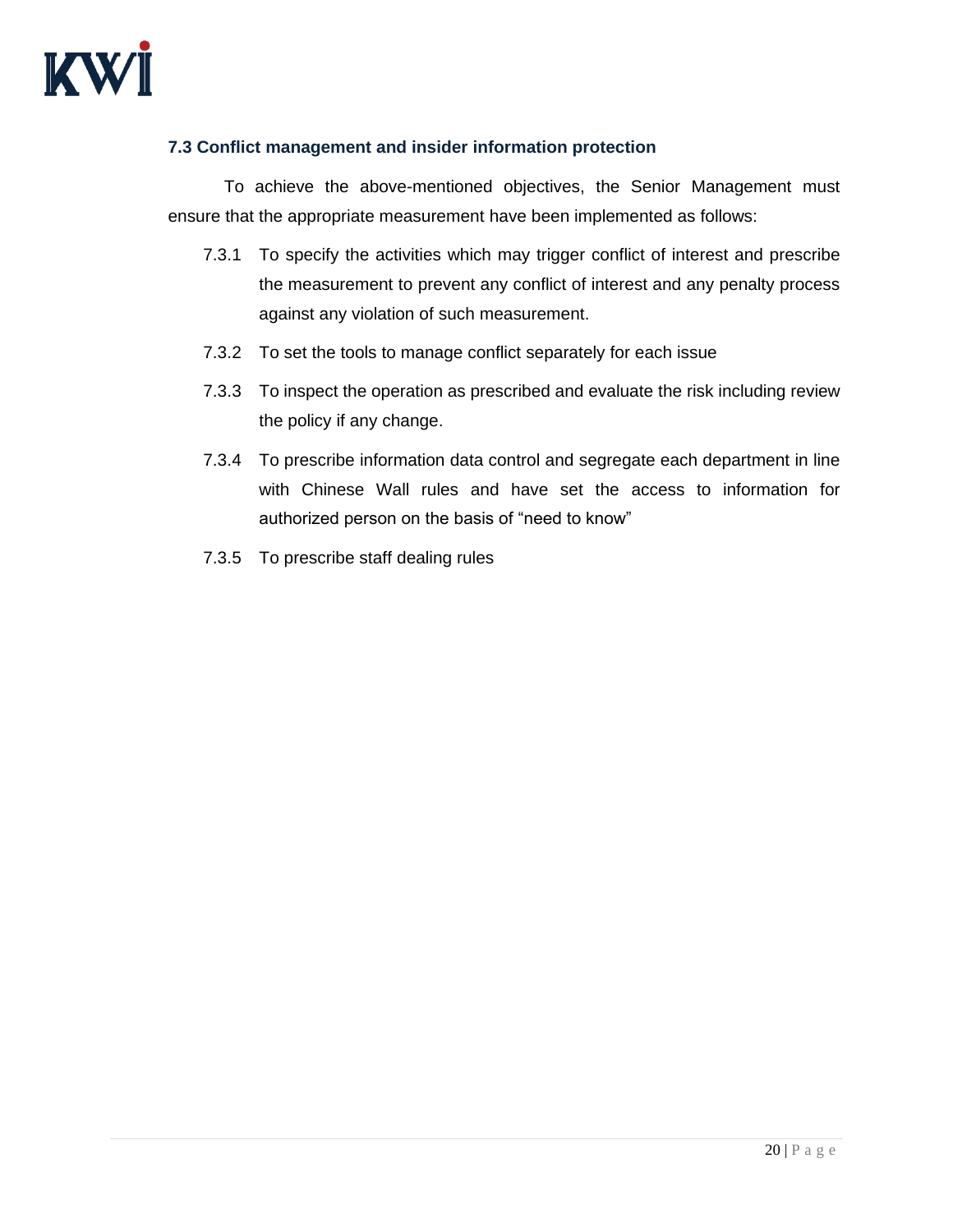

# <span id="page-22-0"></span>**8. Operation and Business Continuity**

# **1. Operation Procedure**

- 1.1 To set up operation procedure which clearly identifies after sale process i.e., payment process, unit allotment process.
- 1.2 To ensure operation procedure is compiled with Laws and regulations.
- 1.3 To ensure security and stability of IT system in the following aspects:
	- a) Safety of IT system(s); BCP Plan (BCM and BCP attached BCP & BCM Policy)
	- b) Safety of Data
	- c) IT Supports in System Development; to design IT program that is appropriated and served using propose or objective i.e., auto warning message in the system.

## **2. Business Contingency Plan**

The management company must prescribe a plan to prevent and to manage unexpected incident or emergency case which may affect the management company, fund and client or investor to reduce the risk and damage that may possibly be incurred and to allow the management company to continue its businesses that are significant and necessary.

To achieve the above-mentioned objectives, the management company must ensure that the appropriate contingency plan for emergency cases has been implemented.

2.1 Prescription of plan for emergency cases which at least has the following details:

- (a) Evaluation of situations both internally and externally that may occur and significantly effects management company, fund and client or investor. The situation should be prioritized in accordance with the degree of the impact caused by the problem.
- (b) Prescribing resolving procedures for each situation; and